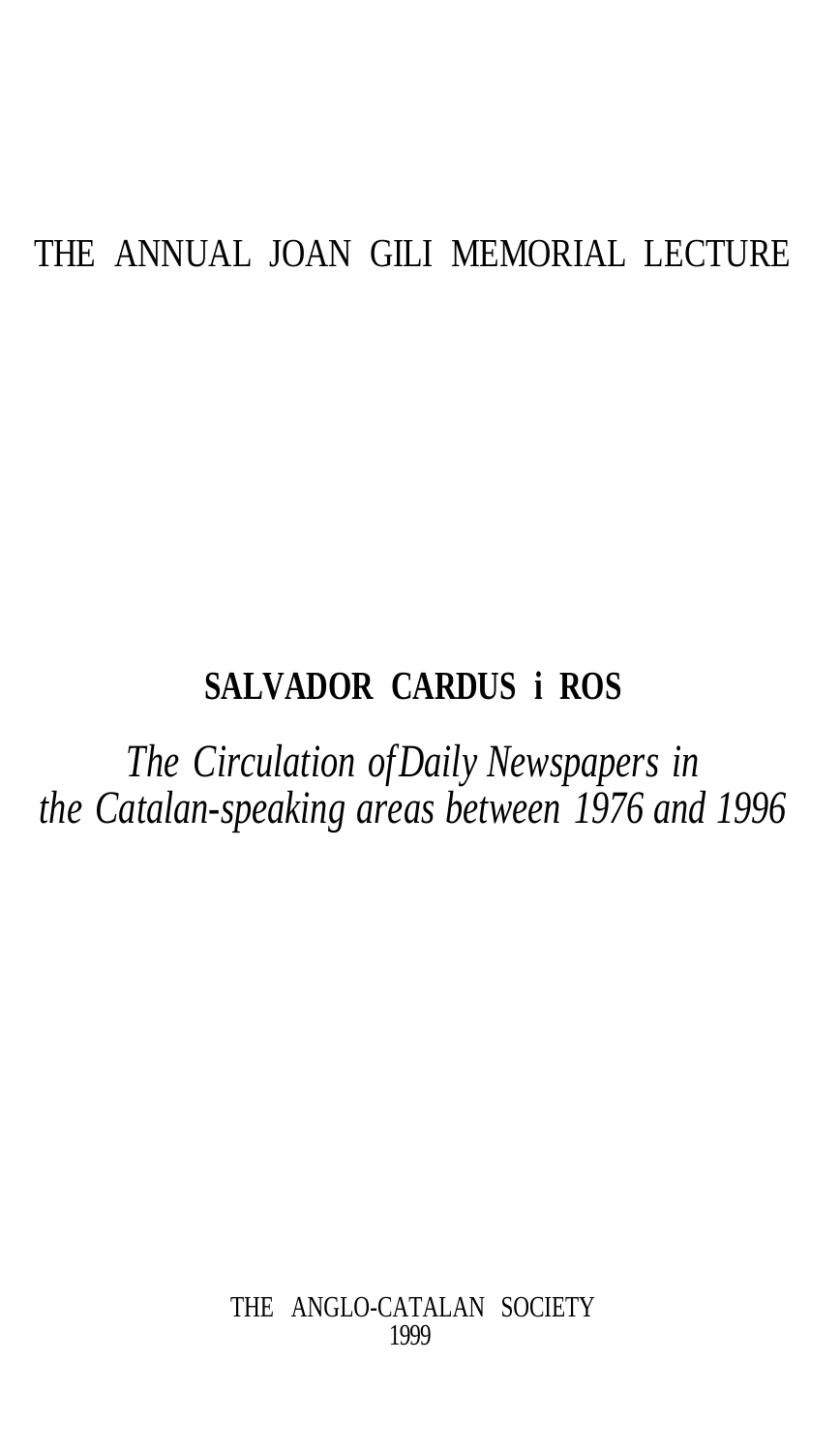© Salvador Cardús i Ros

Produced and typeset by The Hallamshire Press Limited, Sheffield

The following members of The Anglo-Catalan Society cooperated in the translation of the text and its preparation for the printers: Robert Archer, Louise Johnson, Dominic Keown, John Machines, Geoffrey Walker, Alan Yates. Thanks are due to Andrew Fyfe of The Hallamshire Press for his sympathetic and effective advice on setting and design.

Grateful acknowledgement is made of generous contributions towards publication costs received from the London Branch of the Banc Sabadell, the Fundació Congrés de Cultura Catalana and the Insstitució de les Lletres Catalanes of the Generalitat de Catalunya.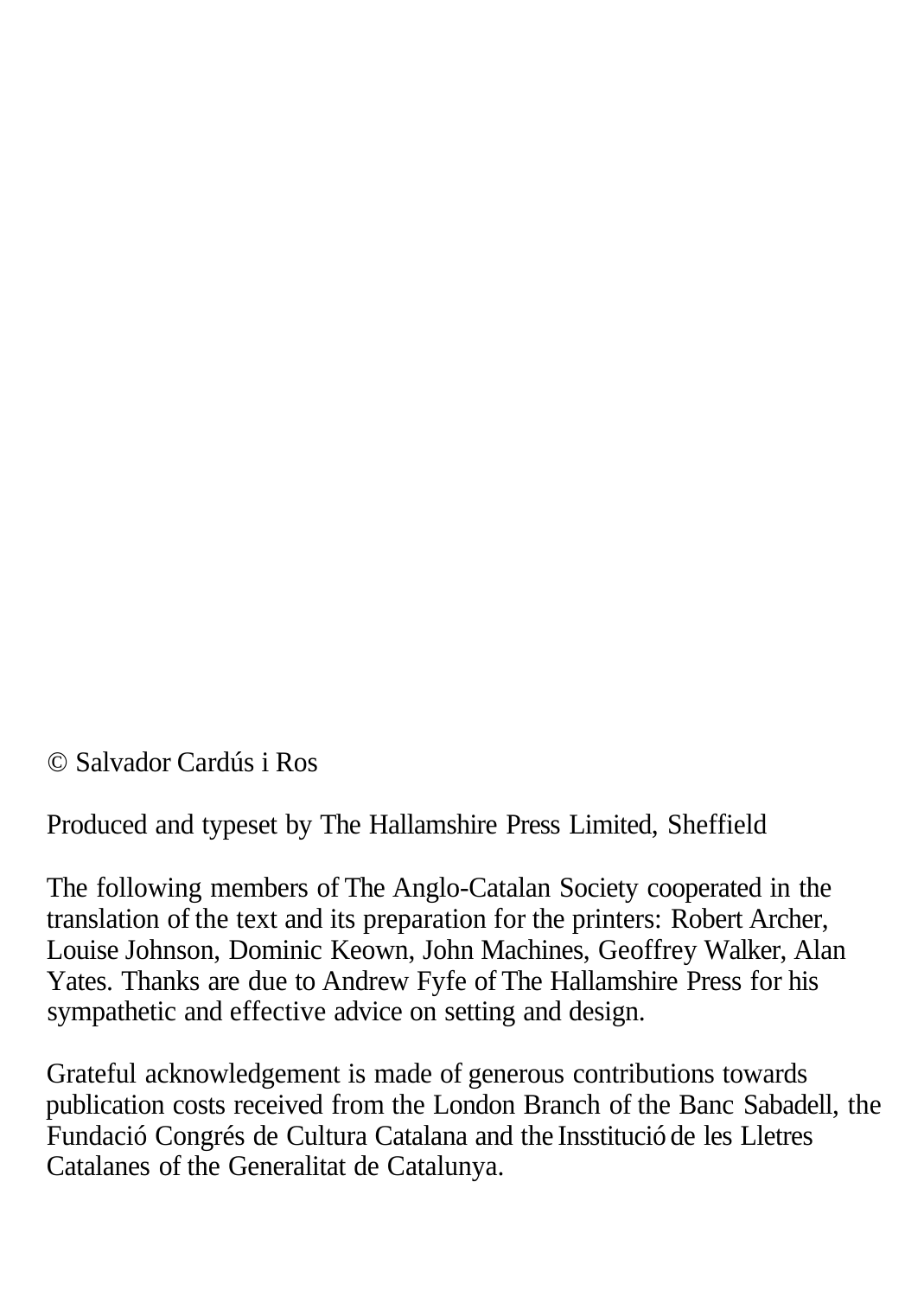# **CONTENTS**

| Foreword                                                                                   | 5  |
|--------------------------------------------------------------------------------------------|----|
| Joan Gili Remembered                                                                       |    |
| at the Anglo-Catalan Society's Annual Luncheon, at the                                     |    |
| University of Kent at Canterbury, 21/11/98                                                 |    |
| Geoffrey J. Walker                                                                         |    |
| The Circulation of Daily Newspapers in the<br>Catalan-speaking areas between 1976 and 1996 | 9  |
| Appendix                                                                                   | 25 |
|                                                                                            |    |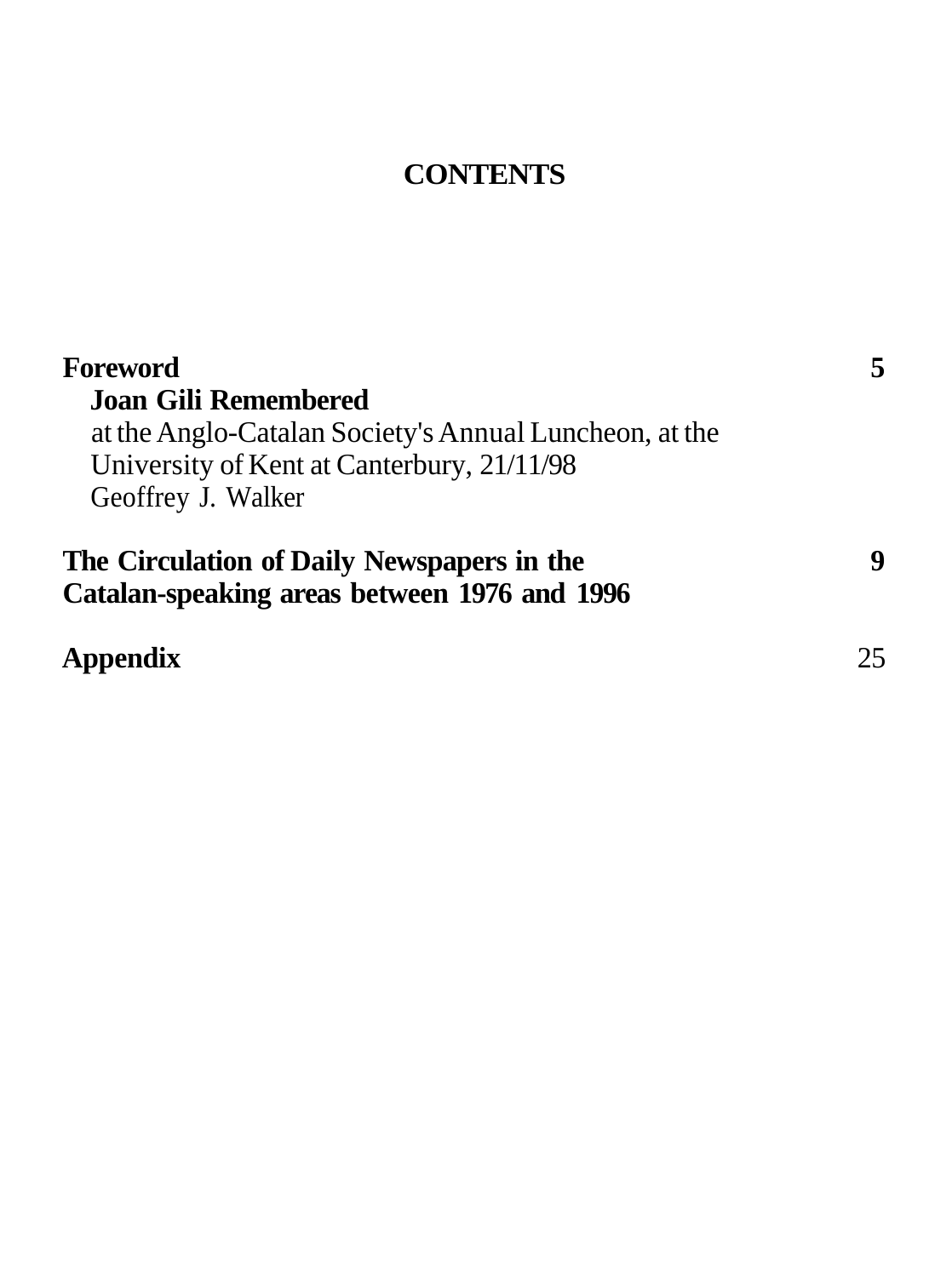### The author

Salvador Cardús i Ros (Terrassa 1954) did his doctorate in Economics and now teaches Sociology in the Faculty of Political Science and Sociology at the Universitat Autònoma de Barcelona. During the academic year 1993-94 he was Visiting Fellow at Fitzwilliam College, Cambridge.

Dr Cardús's main research areas are the sociology of religion, the media and nationalism. His published works include a book on suicide *(Plegar de viure* 1981), *Les enquestes a la joventut de Catalunya* (with J. Estruch, 1984), *El calendari i la seva significació a la societat moderna* (1985) and, more recently, *Política de paper. Premsa i poder a Catalunya* 1981-1992 (1995). He has collaborated in major jointly-authored publications like *La política cultural europea* (1990) and *Formas modernas de religion* (1994), and he is a regular contributor to national and international sociological journals.

The author is also a practising journalist. He established the bulletin *Crònica d'Ensenyament* (1987-88) and from 1989 to 1991 he was deputy editor of the Catalan daily AVUI. His signature appears regularly in various Catalan-language newspapers and journals. A selection of his journalism appeared in the volume *Algú sap cap a on anem?* (1992) and his reporting on major religious affairs was published in *Concili amb folre i manilles. L'Església catalana a través del seu concili* (1995). He has also worked in television: as consultant for the series *Ciutadans* (1994), *Les coses com són* (1995) and *Vides privades* (1996-98) produced by Televisió de Catalunya.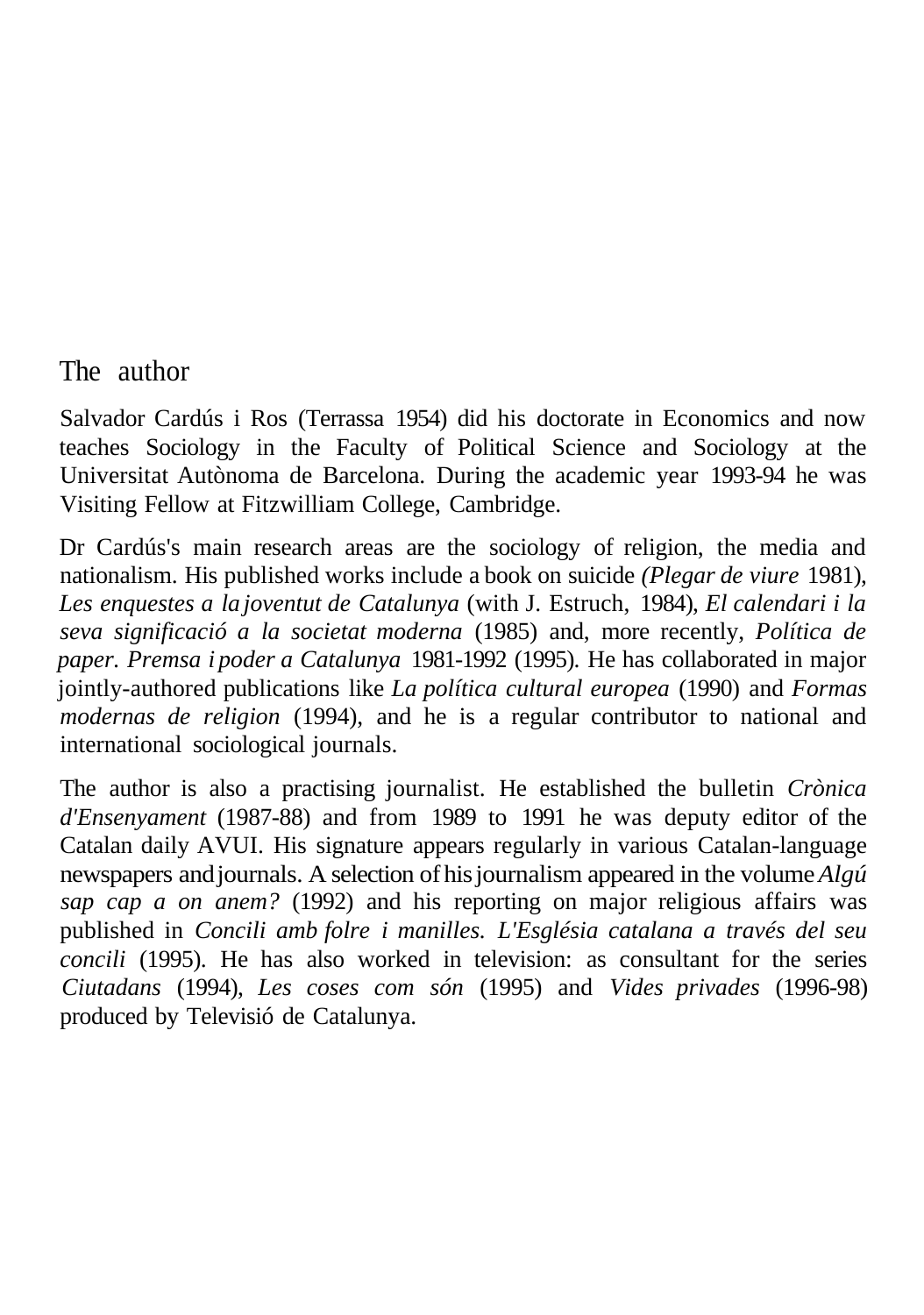#### **FOREWORD**

#### **Joan Gili Remembered**

*at the Anglo-Catalan Society's Annual Luncheon, at the University of Kent at Canterbury, 21/11/98*

by Geoffrey J. Walker

Vice-Chancellor, President, Ladies and Gentlemen:

I am greatly honoured to have been invited by your committee to say a few words on this occasion about my dear friend, our late and greatly mourned Honorary Life President, Joan Gili, who will be long remembered by this Anglo-Catalan Society. Now is not of course the moment for me to pay a full tribute to Joan—others did this most eloquently in Oxford at his memorial celebration and in the national press—but I should just like to recall him briefly today on behalf of his friends and admirers as the great Anglo-Catalan he was, and perhaps to help those here present who never had the privilege of knowing him to understand the great sadness our community feels in his passing.

Right into his ninetieth year, and until his illness last year sadly prevented it, Joan attended every event of this Society—ever since the first meeting of the Anglo-Catalan Society in 1954—and this is only the second time in forty-four years that our annual lunch has been held without him. We miss him enormously. But we are nevertheless delighted to see Elizabeth, his dear wife, and practically all their direct family here with us again today as usual.

Joan was of course a founder member of the Society and in a sense right from the start he was very much the incarnation of its character and its ideals. If ever there was an Anglo-Catalan *par excellence* it was certainly Joan, and after his love and devotion to Elizabeth and his family, and of course to his profession as a publisher and as probably the world's foremost connoisseur of Spanish antiquarian books, this Anglo-Catalan Society came high amongst his priorities. Joan loved England and the English, English culture and English humour; indeed it was his consuming interest in English literature that brought him here in the first place years before the Spanish Civil War. Friend of Stephen Spender and others of that English literary generation,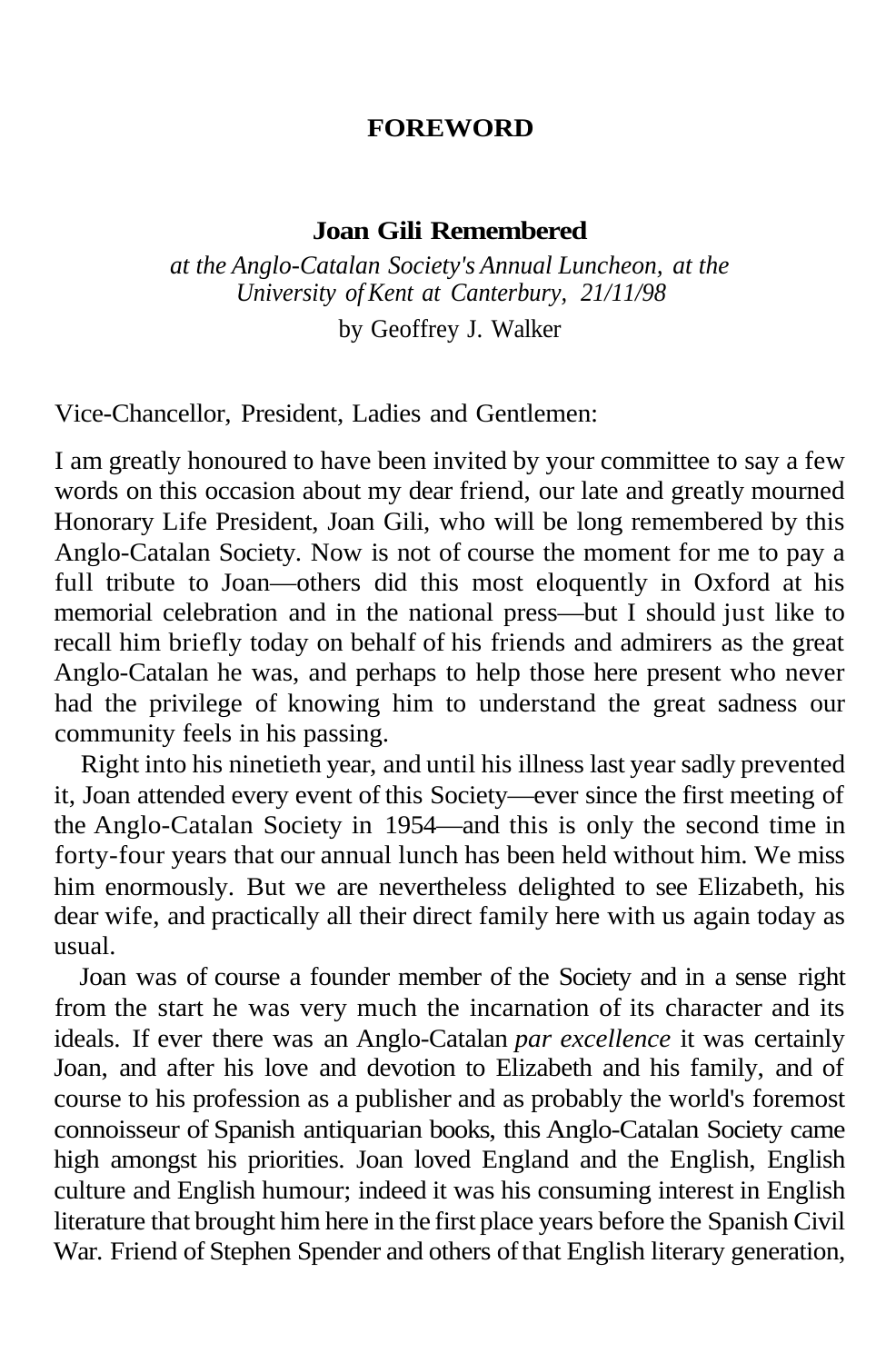brother-in-law of J.V. Foix, son of a Barcelona family of publishers, books and literature were in his blood. And it is important to remember that, although he vehemently opposed the Franco regime and all it stood for, particularly in its anti-Catalan objectives, Joan was not in fact a political exile, not even a cultural exile, for despite his perfectly acquired Englishness Joan remained equally in love with his native Catalonia and was a champion of everything Catalan. He had that rare gift of being able to carry the fullness of both nationalities within his heart and soul, easily, happily and without internal conflict. Divided loyalty was never a problem for Joan, and yet he could at times be as coolly exasperated with the Catalans as the English sometimes are (and for all the right reasons!) and of course he could also get steamed up and critical of the English, just as many an impassioned Catalan often does. In language too Joan glided effortlessly between Catalan and English, English and Catalan, and his delightful sense of humour was never more evident than in the bilingual word-play in which he often indulged, amusingly playing one language off against the other. His mastery of both tongues gave rise to the many painstaking, elegant and sensitive translations of literary works for which he will be long remembered and often read by all those of us who admire and take delight in such precise linguistic craftsmanship of the highest possible quality. To him we also owe the first serious teaching tool of the Catalan language for English speakers, his *Catalan Grammar,* first published in 1943 and now in its fifth edition. Most of us of the older generation tasted our first drops of the milk of Catalan syntax from Joan's *Grammar,* and indeed our first introduction to Catalan literature from the *Anthology of Catalan Lyric Poetry* that he persuaded Joan Triadú to produce for his Dolphin publishing house in 1953.

During and after the wars, in the late 30s and throughout the 40s, Joan and Elizabeth held their doors in London and Oxford open to many Catalans in refuge from the regime in Spain, and for these the Gili household represented the security of genuine British solidity in which they trusted together with the familiarity of their own Catalan language and culture. Not for nothing did the Gilis' close friend Carles Riba dub Joan as 'Consul Cultural a Anglaterra' and Joan's work as the supreme Anglo-Catalan received official recognition with the award of the Creu de Sant Jordi from the Generalitat de Catalunya, to be followed later by an Honorary Degree from the University of Oxford. The year 1947 saw Joan as secretary of the Jocs Florals de la Llengua Catalana held in London (with Elizabeth as *Reina de la Festa);* and the founding of this Society, in association with Trueta in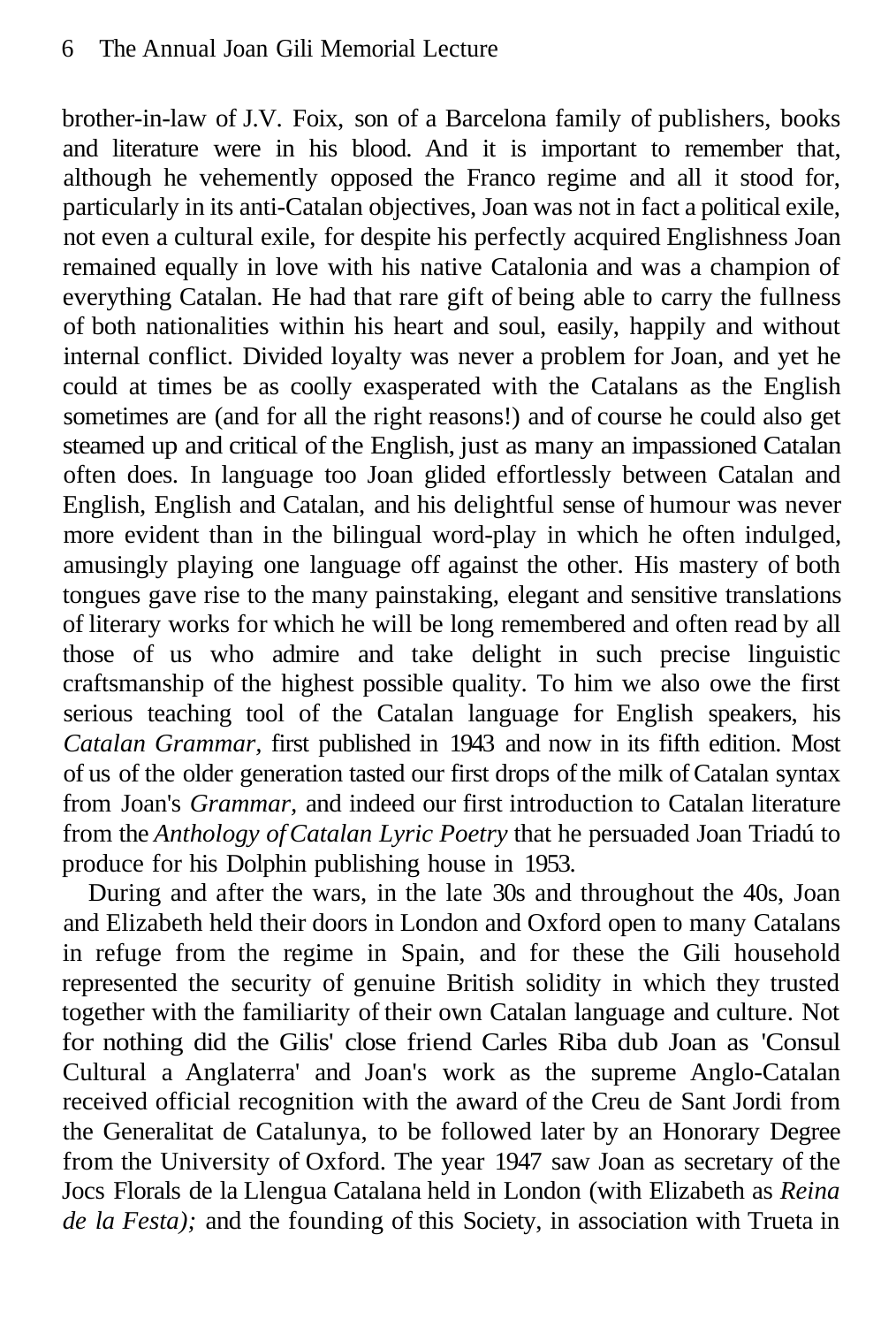Oxford, Batista i Roca in Cambridge, Gonzalez Llobera in Belfast, and the many British friends they had made throughout the United Kingdom, was a natural progression for Joan. Both he and Elizabeth became and remained loyal and active members. Joan held the Presidency for an exceptional four years—the only president ever to flout the Constitution in this way (with the consent of course of the AGM) in order to carry the Society through the very eventful period of the founding of the Associació Internacional de Llengua i Literatura Catalanes, which took place in Cambridge in 1973. And then in 1979 following the death of Batista i Roca, Joan was elected by acclaim to the Honorary Life Presidency of the Society. In this office he was no mere figurehead, regularly attending meetings of the committee and giving sound advice on a variety of business. Most notable was his advice and enthusiastic work in the design and publication of the A-CS Occasional Publications series which, backed by the efficient editorial task of Alan Yates, has done so much to bring Catalan affairs to the attention of the English-speaking public—a suitably enduring achievement within the Anglo-Catalan spirit that was the essence of the Joan Gili of whom we were all so fond and whose passing we mourn so sincerely.

You have heard at this morning's AGM that the Society wishes to commemorate permanently the name of Joan Gili at our conferences and that a lecture bearing his name will in future form part of each annual programme. Moreover, the committee are actively planning for the texts of these lectures (to be given by distinguished speakers specially invited from the *Països Catalans)* to be published under the Society's imprint, in order to ensure diffusion of their contents and of the homage they signify. It therefore gives me great pleasure to announce, on behalf of your committee, that this is to be put into immediate effect, and that the first Joan Gili Memorial Lecture will be given at 5.15 this afternoon and that Professor Salvador Cardús of the Universitat Autònoma de Barcelona will be the first Joan Gili Memorial Lecturer.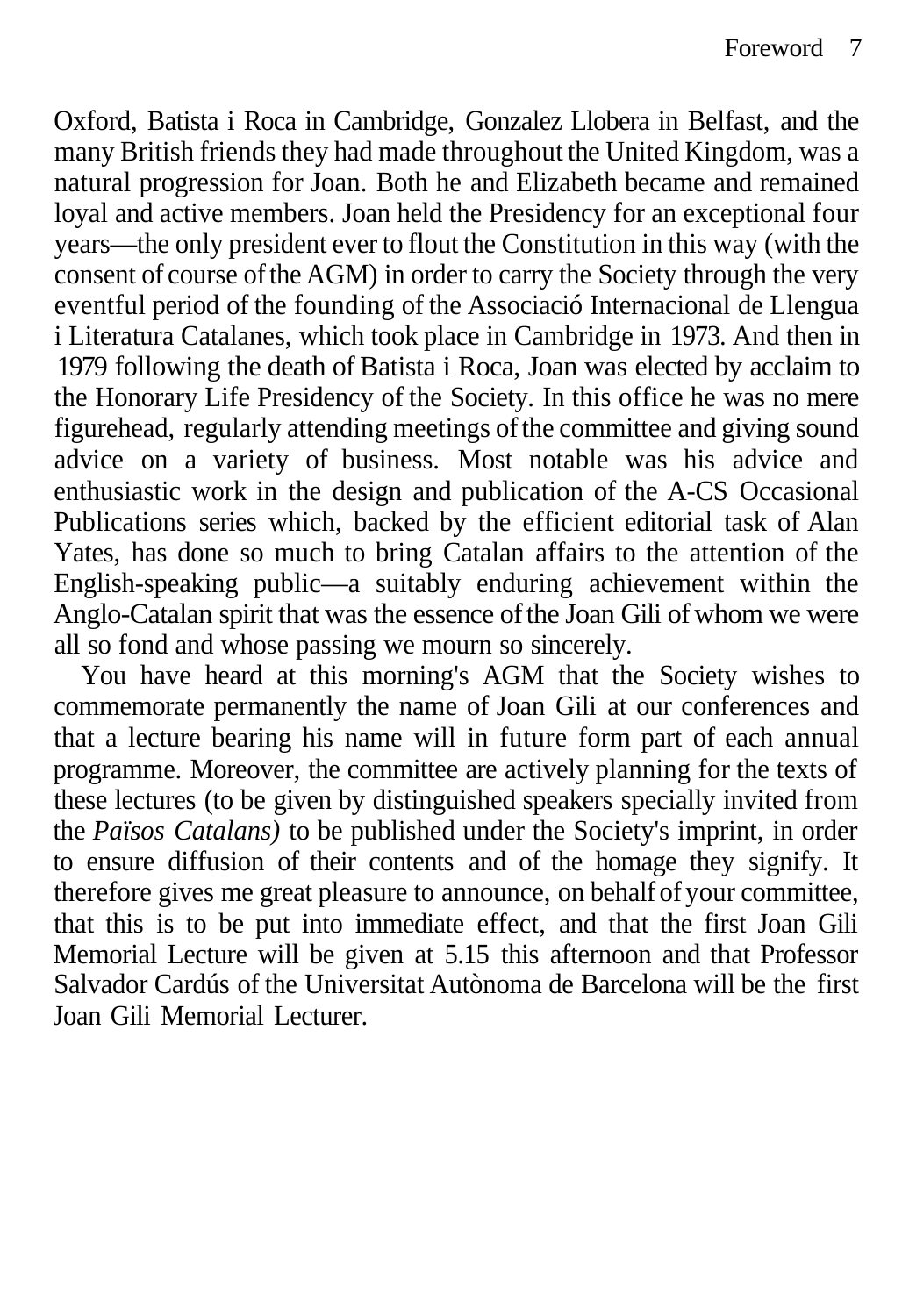## **The Circulation of Daily Newspapers in the Catalan-speaking areas between 1976 and 1996**

'If you want to understand the power of the press, pay not attention to what it says but to how much notice people take of it.'

### **Alexis de Tocqueville**

*L'Ancien Regime et la Revolution (1858)*

It is a great honour for me to present, in this the first Joan Gili Memorial Lecture given at the XLIV Annual Conference of the Anglo-Catalan Society, the results of research carried out for the Fundació Jaume Bofill in Barcelona. My study analyses generic processes affecting the various tiers of the daily press (state-wide, regional and local, these terms to be defined) in relation to the evolution of the political and territorial structuring of the Catalan-speaking areas within the Spanish state, from the beginning of the transition to democracy in 1976 through to 1996.

# **Premises**

This research is based on three initial assumptions which may be summarised as follows:

a) The current disappearance of formal land frontiers between states, particularly within the European Union, does not in any way imply the removal of other delimitations of an economic, cultural or symbolic nature, including naturally the media. Within these spaces there are audiences which constitute newly-formed and socially potent groups signifying reconfigured hierarchies of social differentiation, both culturally and politically momentous. In my research I work with the assumption that in the territories known as the *Països Catalans* (basically, for our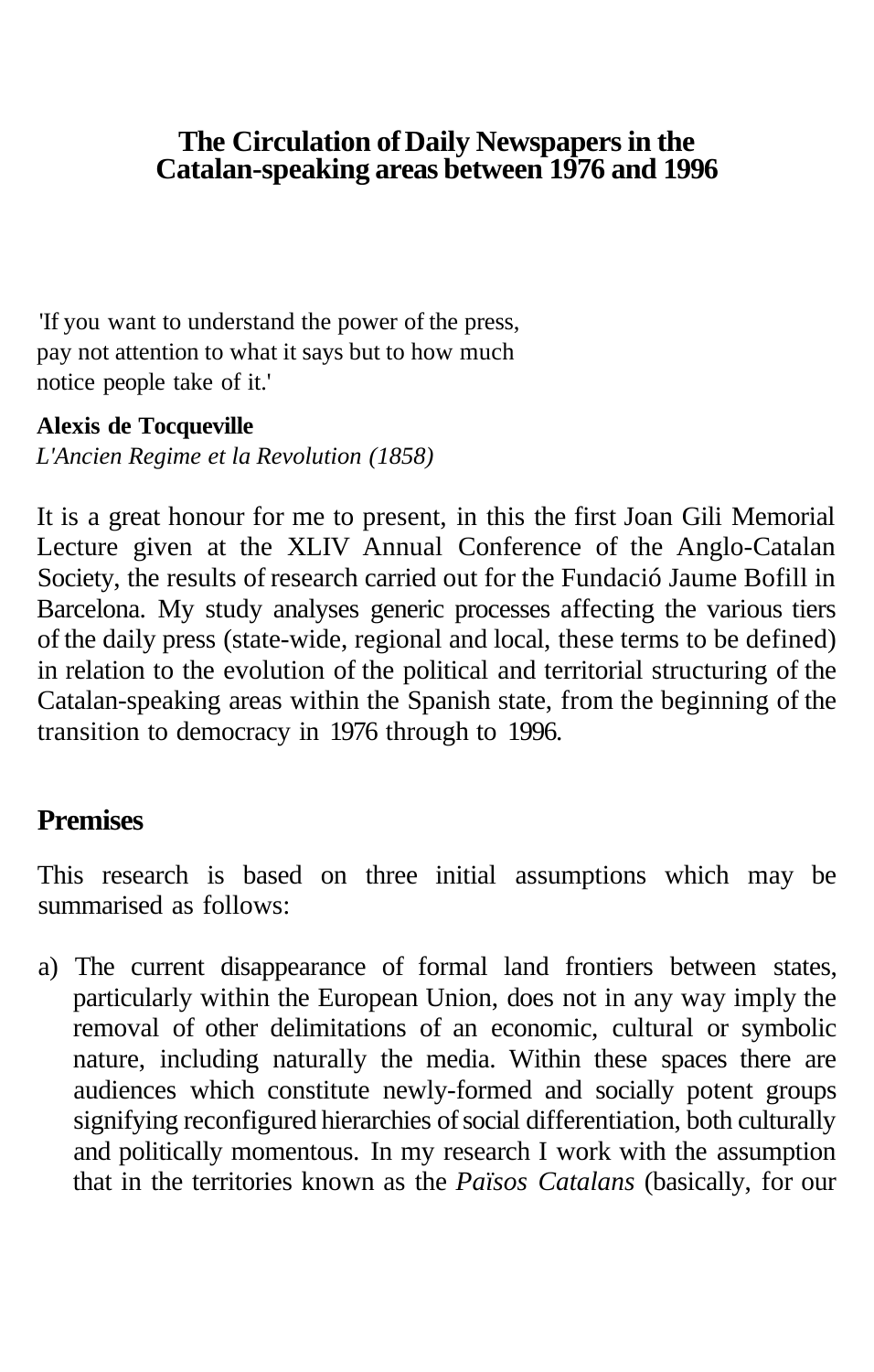purposes Catalonia, the region officially known as the 'Valencian Community' and the Balearic Islands: the Catalan-speaking areas of the Spanish state) one can map a distinct correlation between patterns of media provision and the shaping of sociopolitical realities. It must be said that I am concerned here with only one limited aspect of this relationship—that involving the *daily press.* It is widely acknowledged, however, that from the point of view of political dynamics the most relevant aspect is indeed the press, because of its capacity to lay out the markings of the arena in which politics are enacted.<sup>1</sup>

- b) The process of transition to democracy in Spain, and the uneven, irregular development of the territories defined under the new 'Spain of the Autonomous Regions', marked the beginning in 1976 of the emergence of new patterns of regional balance within the Spanish state. There appeared new 'autonomous communities' in areas that had never before been thought of as single political units; and, by contrast, areas that had aspired if not perhaps to full integration with each other then at least to gradual cultural homogeneity, became fragmented, as in the case of the Catalan-speaking areas, or Navarre in relation to the Basque Country. The outcome has been, on the one hand, the appearance of political and administrative territorial units that previously meant nothing, and, on the other, internal restructuring of other parts—the division of Catalonia into its traditional territorial districts or *comarques,* the creation of a Basque capital at Vitoria-Gasteiz, or the 'Balearisation' of Majorca, Minorca, Eivissa and Formentera. The difficulties of managing the changing relationships between the centre of Spain and the peripheral components of the state became evident, and the complex challenge emerged of giving structure to the whole in search of a balance between the new centrifugal and centripetal forces that came into play.
- c) Third, this study presumes the absolutely central role of the media in the whole process of construction of political reality. Political activity has become a public performance, put over through the vehicle of the

In *Influencia de los medios de comunicacion sobre la opinion pública,* a study produced for TECOP, Jesús Maria Correas and Fernando Martin Regalado conclude that the sector of the media with the greatest influence upon the formation of public opinion is indeed the press, and that it is also the medium which enjoys the highest degree of public credibility.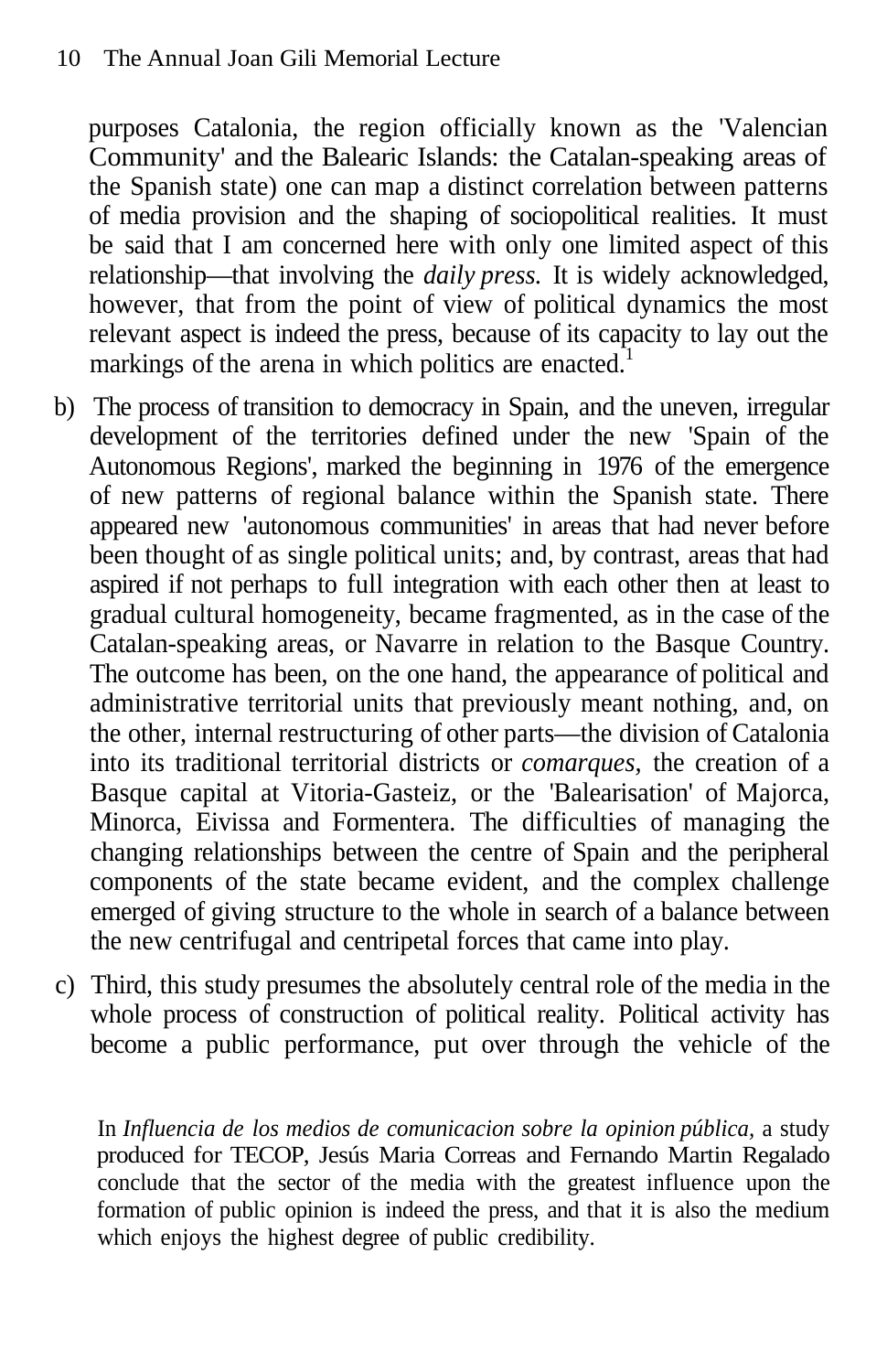communications media, which have themselves become the real stagesetting for politics and the stage-managers too, and indeed almost the actual scriptwriters. The press in particular has evolved into the public expression of the powers that be—powers that are both supraeconomic and suprapolitical—and it now exercises an active force in the political arena, participating directly through the publication of statements, interviews, opinion polls, analysis, the uncovering of 'secrets', or the creation of nebulous channels for 'news management'.

# **Changes in the Spanish Press**

Since 1976 the press in Spain has undergone a traumatic process of transformation of titles, changes in ownership and management, technological revolution, and of course of journalistic culture. And all this has taken place in the context of remarkably static circulation figures, a context not all that dissimilar to the generally declining circulation for the press worldwide. However, and more precisely, in the case of Spain stability has been maintained at extremely low circulation levels which only in 1992 began to exceed the minima established for developed countries, i.e. 100 copies per 1,000 inhabitants.

Table 1. - Press circulation density for developed countries (copies per

| л.<br>л.<br>1,000 inhabitants)                           |      |      |      |      |      |  |
|----------------------------------------------------------|------|------|------|------|------|--|
|                                                          | 1975 | 1980 | 1985 | 1990 | 1995 |  |
| <b>USA</b>                                               | 281  | 270  | 260  | 245  | 218  |  |
| Belgium                                                  | 239  | 232  | 220  | 301  | 316  |  |
| Denmark                                                  | 341  | 366  | 363  | 352  | 308  |  |
| France                                                   | 201  | 192  | 193  | 208  | 234  |  |
| Germany                                                  | 472  | 375  | 391  | 304  | 313  |  |
| Greece                                                   | 102  | 120  | 122  | 122  | 153  |  |
| Holland                                                  |      | 326  | 310  | 301  | 329  |  |
| Italy                                                    | 116  | 101  | 97   | 105  | 100  |  |
| Norway                                                   | 414  | 463  | 510  | 610  | 596  |  |
| Portugal                                                 | 65   | 49   | 42   | 45   | 41   |  |
| Spain                                                    | 98   | 93   | 80   | 88   | 102  |  |
| Sweden                                                   | 539  | 528  | 526  | 526  | 460  |  |
| UK                                                       | 431  | 417  | 397  | 388  | 344  |  |
| Source: Statistical Yearbook, UNESCO, years 1986 to 1997 |      |      |      |      |      |  |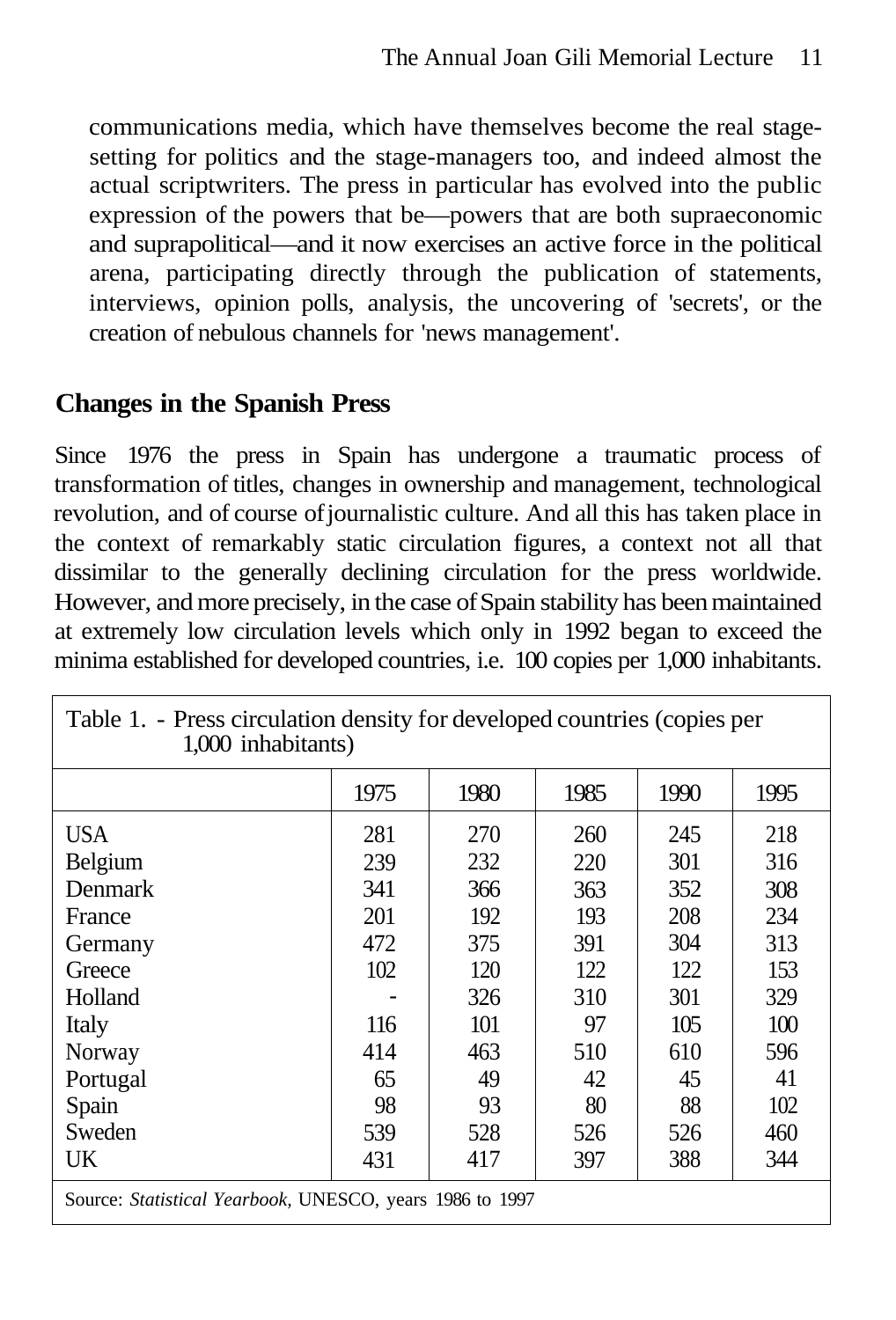To appreciate the enormity of the changes that have occurred in the titles published one has only to refer to the fact that of the general-news papers in existence prior to 1975, in Barcelona only *La Vanguardia* is still published and in Madrid only *ABC* survives. And the relative continuity of titles in the provincial and local press in most cases usually conceals the transfer into private hands of the press of the Franco years—what was known as the National Movement press and, during the transition period, the statecontrolled *Medios de Comunicación del Estado.* Everything else is the result of new business initiatives, conspicuous among them being a surprisingly large number of frivolous and short-lived publishing enterprises that proved inordinately damaging to the market and to the professional newspaper people that were ensnared in them. In the Catalan-speaking areas alone, between 1976 and 1996, thirty newspapers disappeared, counting titles that existed before 1975 and folded during those years together with those that started up during the period and failed to make it to 1996.

Second, even though this study is not centrally concerned with the changes that occurred on the business side of newspaper publishing, it should be remarked that we are dealing here not only with a single foreseeable phenomenon—the appearance of new newspaper publishers—but also with a complex process of concentration of business enterprises, whereby several titles fall into the hands of a few monopolistic groups, some with aspirations to multi-media status. This is of great relevance to our subject because often the basing of a paper in a given locality is explained not by the fact that a given organ supports a particular political line, but rather by the nature of its dependence on the business network into which it fits.

Third, regarding new technology, quite apart from the implications that innovation has had for work practices and the decreased size of the workforce, the changes that have come about have allowed newspapers to be printed in several places at the same time and to vary in each edition the content of local news. The success of the different editions of *El País* in Catalonia or in the Valencian Community has enabled a state-wide Spanish daily to become an organ that has much influence in regional politics. And not only this, but in the case of Valencia, lacking as it does a wellestablished regional press covering all of its three provinces, *El País*— *Comunidad de Valencia* has become the sole instrument of coordinated coverage and influence across the whole autonomous region.<sup>3</sup> And if this is

3. Juli Esteve in 'El país de les províncies. Aproximació a la fragmentada premsa valenciana', *Revista de Catalunya,* 113 (1996) states, 'It is paradoxical that a Madrid-based newspaper *[El País]* should be single-handedly the only vehicle informing Valencians about the lives of other Valencians' (p.9).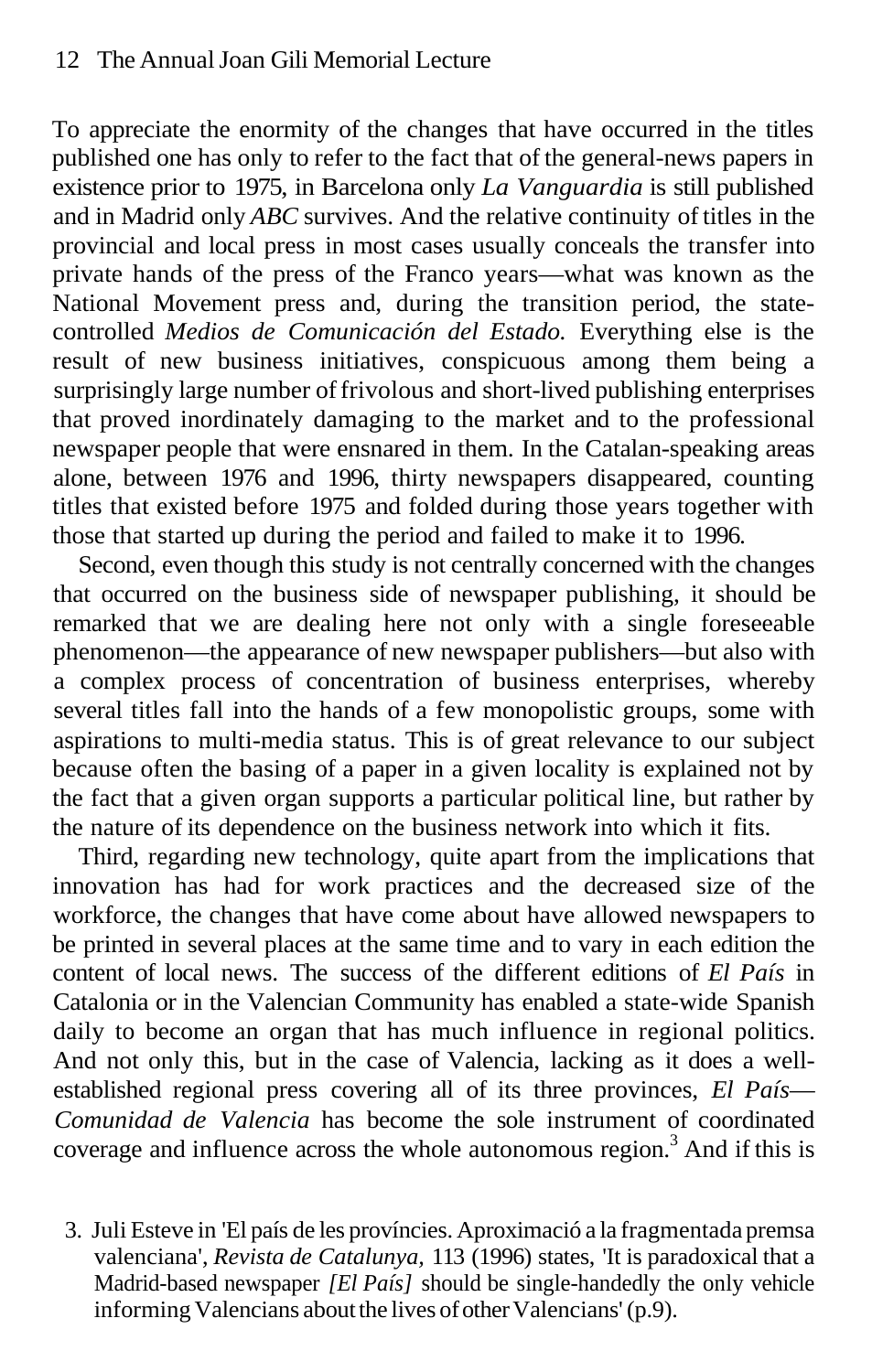the situation for general-news organs, it also holds true for the district press based in Catalonia's traditional *comarques. El Punt* in Girona, as an example, may produce several local editions clearly distinct from each other, or, again, *El 9 Nou* (based in Vic, in the Osona *comarca)* may produce its edition for the locality, say, of the Vallès Occidental altering some pages each day so as to give greater local focus to the very same product aimed at Sabadell or, with differences again in turn, at Terrassa.

Finally, over the years in question journalism itself has also undergone transformations that are no less significant than the ones just considered. The world of Catalan journalism in the final years of the Franco regime was totally different from that of the present day. In this context, quite apart from the ideological changes that have occurred through political democratisation, one may note the relative youth—and often the precariousness—of the workforce, including even the editors of the papers themselves (four out of six of the editors of general-news papers in Barcelona in 1991 were around only forty years old). Also to be observed is the fact that there is now access to the profession straight from university instead of via an apprenticeship within the paper itself, and then there is the interconnection with other media, such as radio and television.<sup>4</sup> All these diverse features indicate the emergence of very new rules in the newspaper game, with some as yet unpredictable consequences.

4. Pierre Bourdieu's recent book, *On Television and Journalism* (Pluto Press, London: 1997) in which he reveals the very close interplay between press and television, has been a great success.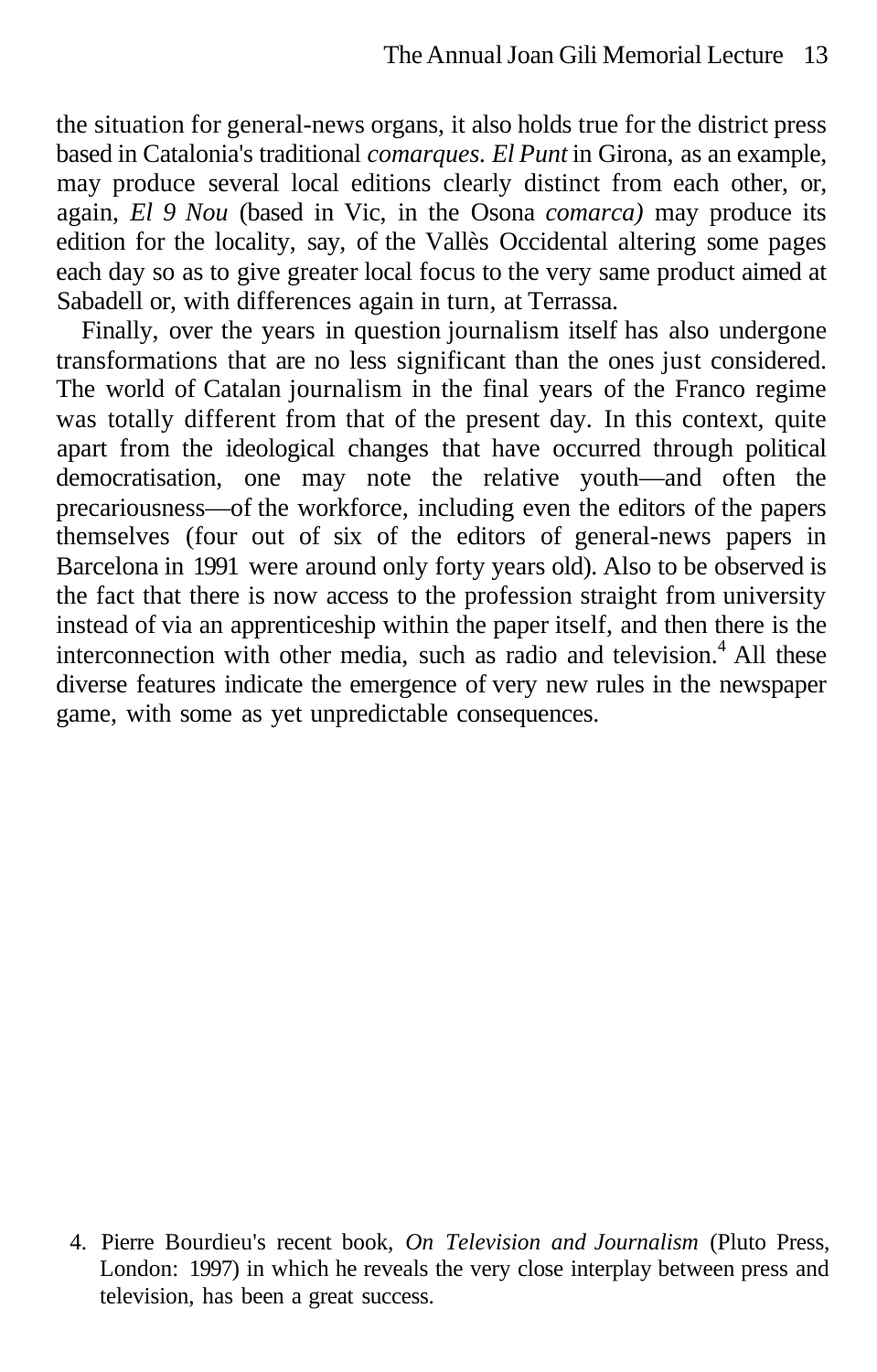Table 2. - Total circulation figures and growth ratios for the press in Spain and in the Catalan-speaking areas (PPCC) comprising the Balearic Islands (Bal), the Valencian Community (Val) and Catalonia (Cat)

|      | <b>SPAIN</b> | <b>PPCC</b> | BAL   | VAL    | <b>CAT</b> |
|------|--------------|-------------|-------|--------|------------|
| 1976 | 2896368      | 920896      | 100   | 112410 | 656122     |
|      | 100          | 100         | 58213 | 100    | 100        |
| 1977 | 2690436      | 95          | 55627 | 107649 | 623836     |
|      | 93           | 877037      | 96    | 96     | 95         |
| 1978 | 2596304      | 830256      | 56791 | 107424 | 565458     |
|      | 90           | 90          | 98    | 96     | 86         |
| 1979 | 2761687      | 95          | 105   | 97     | 604731     |
|      | 95           | 872952      | 61388 | 109444 | 92         |
| 1980 | 2844523      | 931894      | 65206 | 119058 | 631427     |
|      | 98           | 101         | 112   | 106    | 96         |
| 1981 | 2996003      | 99          | 66937 | 115056 | 604455     |
|      | 103          | 913500      | 115   | 102    | 92         |
| 1982 | 2991948      | 100         | 127   | 105    | 90         |
|      | 103          | 924150      | 74168 | 117791 | 589275     |
| 1983 | 2977756      | 943756      | 78682 | 104    | 89         |
|      | 103          | 102         | 135   | 116938 | 586122     |
| 1984 | 3061751      | 103         | 132   | 128055 | 88         |
|      | 106          | 951875      | 76907 | 114    | 574132     |
| 1985 | 3086080      | 105         | 136   | 127413 | 89         |
|      | 107          | 962519      | 78981 | 113    | 580685     |
| 1986 | 3000058      | 100         | 138   | 125867 | 540989     |
|      | 104          | 922225      | 80053 | 112    | 82         |
| 1987 | 3046400      | 104         | 80736 | 125753 | 86         |
|      | 105          | 954578      | 139   | 112    | 567507     |
| 1988 | 3162780      | 107         | 83938 | 118    | 587632     |
|      | 109          | 988677      | 144   | 132609 | 90         |
| 1989 | 3330258      | 1050806     | 89185 | 145220 | 616790     |
|      | 115          | 114         | 153   | 129    | 94         |
| 1990 | 3645807      | 1104583     | 84054 | 152907 | 640449     |
|      | 126          | 120         | 144   | 136    | 98         |
| 1991 | 3805759      | 1131239     | 85519 | 150347 | 100        |
|      | 131          | 123         | 147   | 134    | 658912     |
| 1992 | 3895076      | 1171529     | 81906 | 151924 | 678727     |
|      | 135          | 127         | 141   | 135    | 103        |
| 1993 | 4030321      | 130         | 82662 | 168842 | 685633     |
|      | 139          | 1196449     | 142   | 150    | 104        |
| 1994 | 4174952      | 133         | 81346 | 178176 | 105        |
|      | 144          | 1227468     | 140   | 159    | 689682     |
| 1995 | 4236749      | 1293979     | 82144 | 178489 | 721359     |
|      | 146          | 141         | 141   | 159    | 110        |
| 1996 | 4180000      | 1287261     | 83113 | 180829 | 721782     |
|      | 144          | 140         | 143   | 161    | 110        |
|      |              |             |       |        |            |

Growth ratios based on 1976=100. For the corresponding circulation density figures see data given in Table 7, page 28.

Sources: For total Spanish circulation two separate sets of data have been used: for the period 1987-1996 the report of Fundesco *Comunicación Social 1996* which refers to data from the official *Oficina de Justification de la Difusión* with an estimate for papers without published figures; for the period 1976-1988 an estimate based on the growth figures produced by Ramos ('La difusión de prensa diària en Espana: el liderazgo de Madrid', in *Telos,* no. 17, 1989). Data for the Catalan-speaking areas were compiled by the author.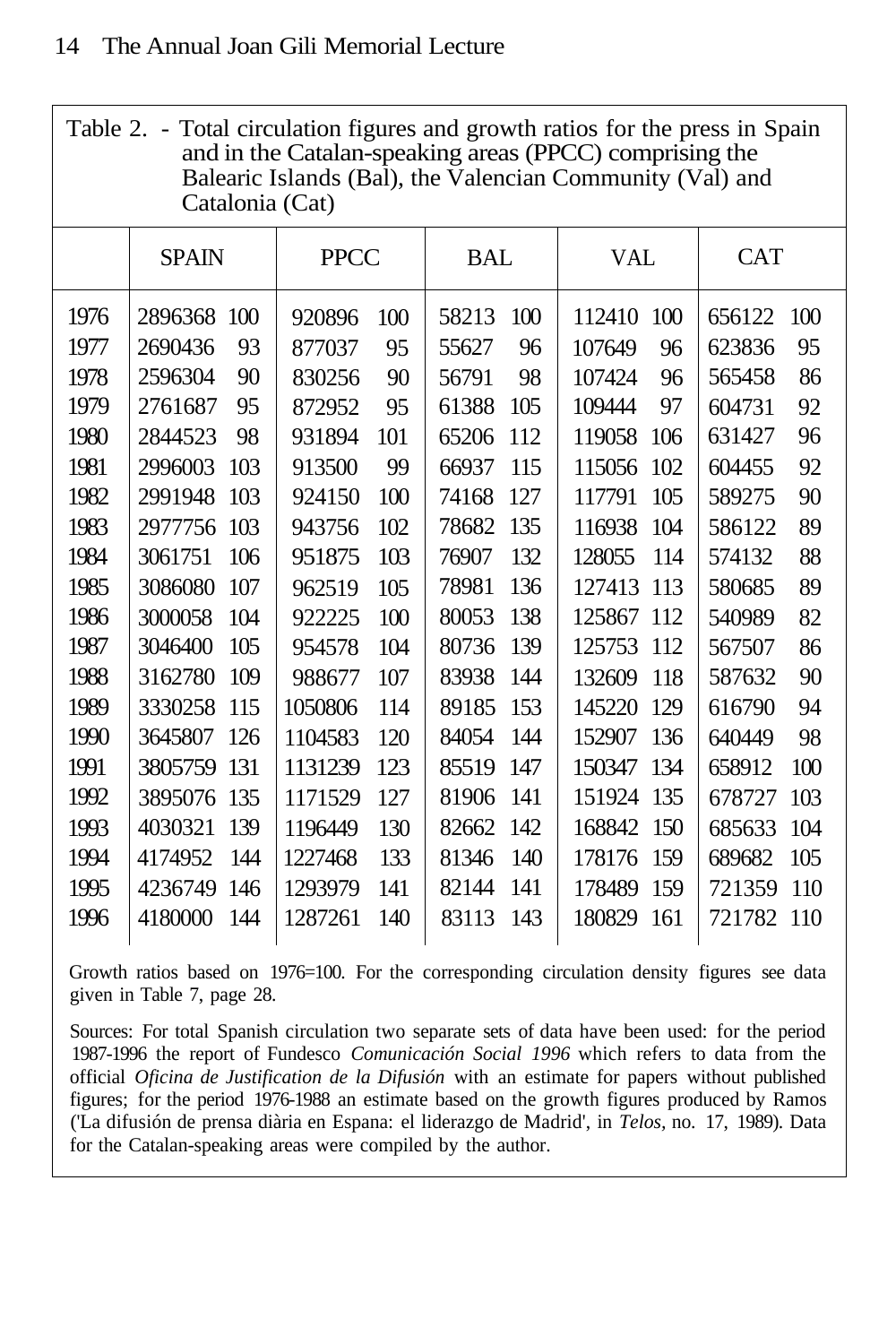But the most intriguing thing about all this is that, as mentioned, it coincided with an extraordinary lack of vitality in circulation figures. These have shown significant movement only in the last five years, and even this could easily have turned back again into stagnation. The first surprise was the decline in circulation figures during the years of the transition itself. Contrary to all expectation, the process of democratisation of Spanish society did not act as a stimulus to the press. And despite the relatively rapid recovery in the smaller and most static sectors of the market, the state of contraction in sectors with more substantial political and economic influence was longlasting. In Spain as a whole, 1981 was the year in which circulation figures regained their 1976 levels (in Catalonia this did not happen until 1991) but subsequently they remained sluggish through to the late 1980s.



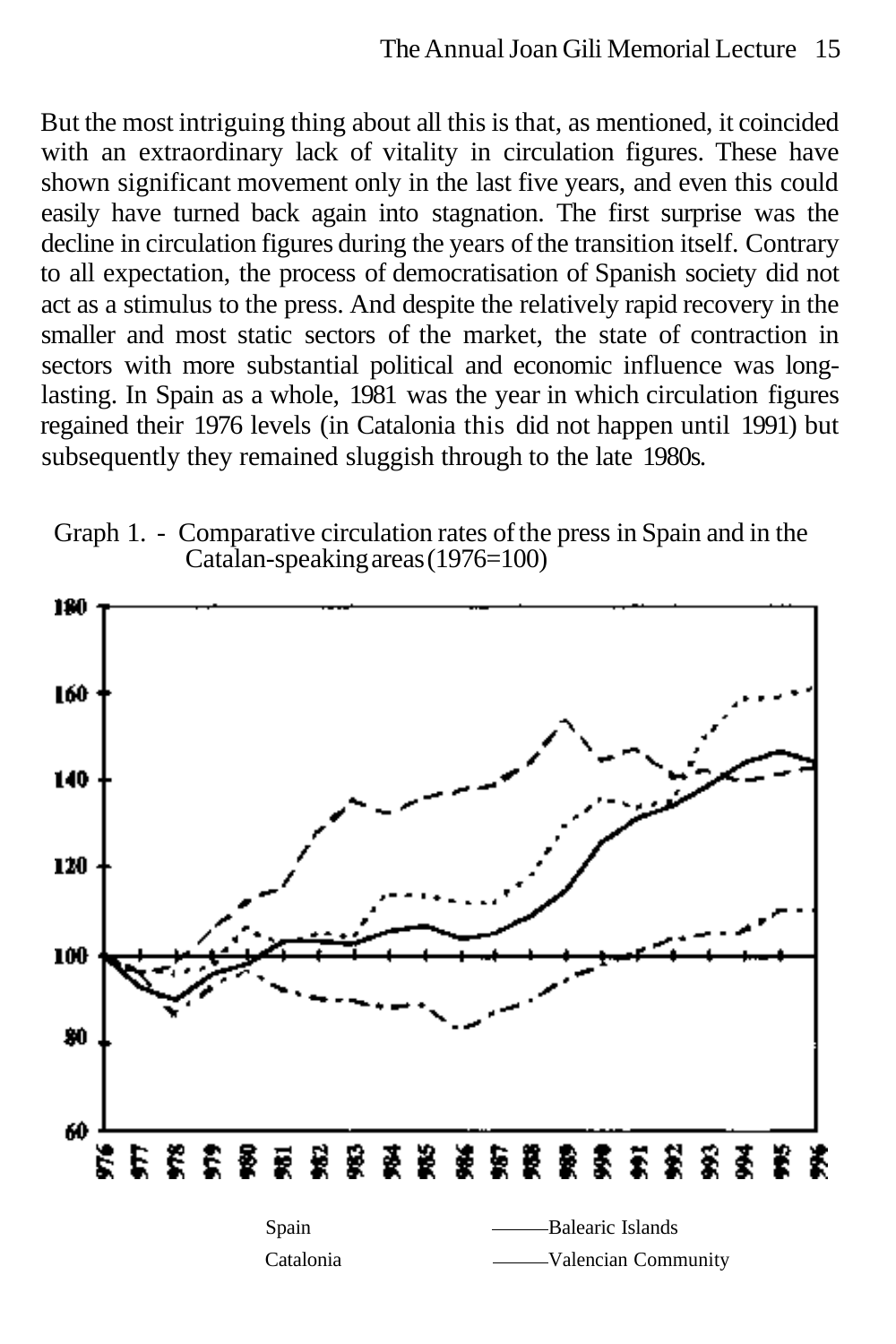Moreover, gross circulation figures and readership rates corresponding to all of the Spanish autonomous communities display striking differences between them, and this indicates the extremely varied nature of the market for the Spanish press and the difficulty of analysing it as a whole. It is true that during recent years some of the relative consumption rates that have risen most are those of Communities with very low gross circulation levels, like Extremadura and Castilla-La Mancha (in the period 1989-1995, these show increases of 56 and 39 per cent respectively). However, the differences have been maintained because of significant increases in newspaper circulation density occurring also in the better-placed Communities like Navarre and the Basque Country. Thus, in 1995, Navarre stands at roughly double the average readership level for Spain as a whole (102: see Table 1) while Castilla-La Mancha registers roughly half of it, with a distribution of 195 and 54 newsapers per 1,000 inhabitants respectively.

Thus it is clear that in the development of the market for the press what is of most importance is not the fact of being set inside the same single state-wide framework but rather factors that range from economic conditions, urban structure and processes of modernisation to such variable elements as demographic and educational development and above all cultural tradition. And the truth is that these factors do not always influence development in the same way. For example, as some North American writers have pointed out, the spread of the population out to residential 'suburban' areas, even though it is linked to an improvement in living standards, can have negative effects on newspaper circulation. What is certain is that press distribution figures are an efficient means of gauging the marked diversity of Spanish society, a measurement which television by contrast does not offer, as television audiences tend to have practically identical levels throughout Spain.

# **Newspaper circulation in the Catalan-speaking areas**

Circulation patterns in the Catalan-speaking parts of Spain also show very significant variation in growth, readership rates and types of press between the three main territorial demarcations, a fact which reminds us that, as far as the media are concerned, the Catalan-speaking autonomous communities do not constitute a single, evenly structured space.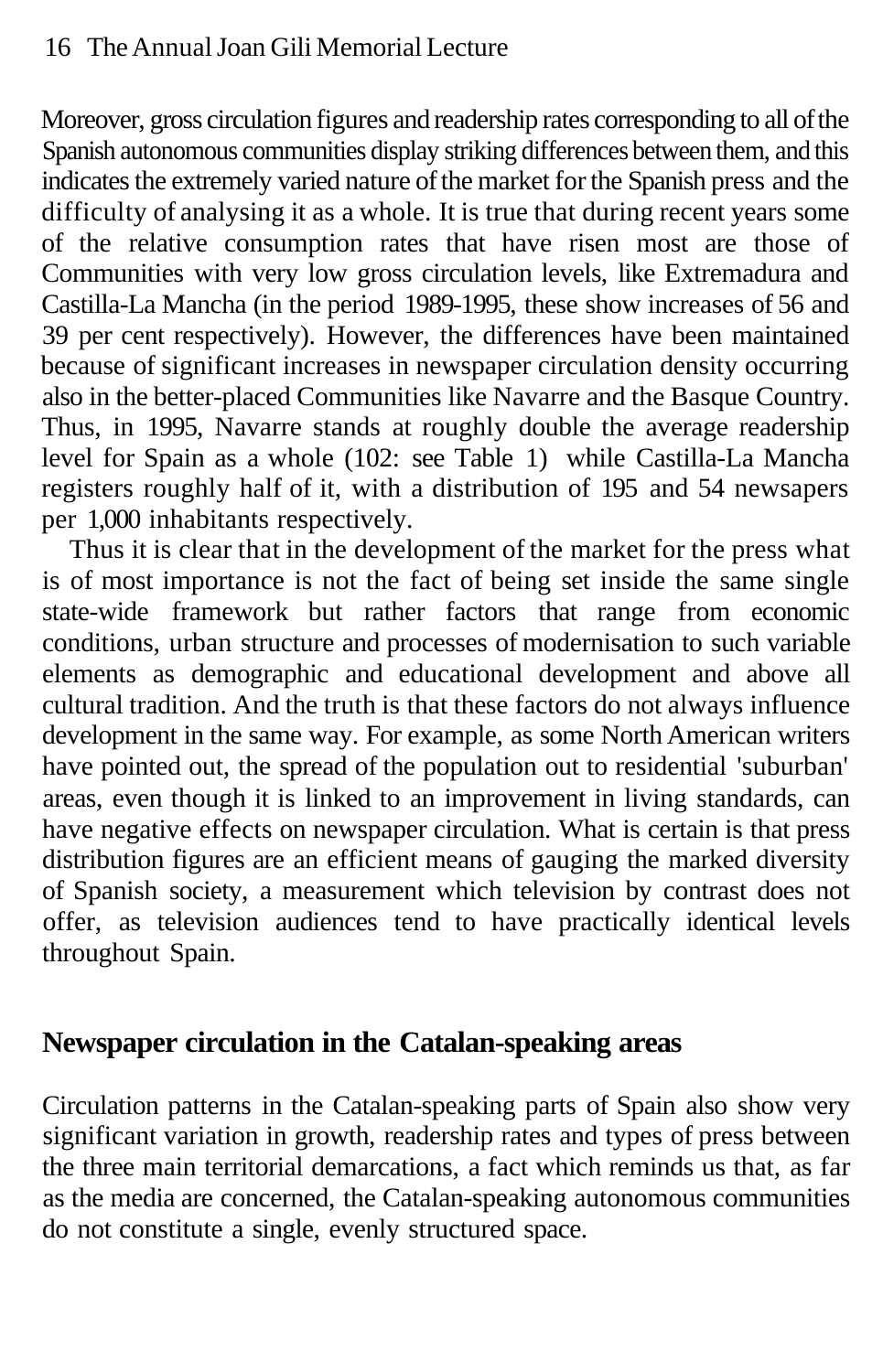Thus, while in Catalonia circulation of the press published in Catalonia itself has remained constant in the period studied (sales ranging between 623,726 and 633,937 copies) with practically all the increases being explained by penetration into that market by the central Spanish press (a rise from 33,030 to 137,150 copies), in the Balearic Islands and the Valencian Community, on the other hand, there have been significant increases in sales of regionally produced papers (15 per cent and 60 per cent respectively).

Moreover, readership figures vary markedly between each of the main demarcations, so that in the Balearic Islands (with growth from 116.9 copies per 1,000 inhabitants in 1976 to 149.5 in 1996) the readership rate has always been twice that of Valencia (where in the same period it has grown from 51.0 to 85.6 copies per 1,000 inhabitants), while in Catalonia, which recorded the same figure as that of the Balearics in 1976, growth over twenty years was only very slight (from 116.0 to 126.6 copies per 1,000 inhabitants).

| Table 3. - Comparative circulation figures within the Catalan-speaking areas |                                            |                                                |                                                                                                                      |                                                                  |  |  |  |
|------------------------------------------------------------------------------|--------------------------------------------|------------------------------------------------|----------------------------------------------------------------------------------------------------------------------|------------------------------------------------------------------|--|--|--|
|                                                                              | gross sales<br>1976-1996<br>(% since 1976) | produced papers<br>1976-1996<br>(% since 1976) | Total growth in Growth in locally Growth in central<br>Spanish general-<br>newstitles<br>1976-1996<br>(% since 1976) | Growth in<br>readership<br>levels<br>1976-1996<br>(% since 1976) |  |  |  |
|                                                                              |                                            |                                                |                                                                                                                      |                                                                  |  |  |  |
| Balearic Islands                                                             | 62.7                                       | $15.1*$                                        | 859.9*                                                                                                               | 27.9                                                             |  |  |  |
| Valencian Comm.                                                              | 98.6                                       | 61.6                                           | 169.7                                                                                                                | 67.8                                                             |  |  |  |
| Catalonia                                                                    | 17.4                                       | 1.6                                            | 918.7                                                                                                                | 9.1                                                              |  |  |  |
| Combined                                                                     | 36.4                                       | 13.0                                           | 422.7                                                                                                                | 21.3                                                             |  |  |  |
|                                                                              |                                            |                                                |                                                                                                                      |                                                                  |  |  |  |

*\*El Dia del Mundo de Baleares* is treated here as central Spanish press (see below, and note to Table 7, page 28)

Source: data compiled by the author

As far as the distribution of newspapers *between* the three main Catalanspeaking areas is concerned, it has to be said that this is minimal. Overall, fluctuations amount to only 2.3 per cent of the total of the press distributed throughout the whole territory, and they are limited to the movement of the regional Barcelona general-news (0.5 per cent) or sporting (1.8 per cent) papers outwards to the Balearic Islands and the Valencian Community. The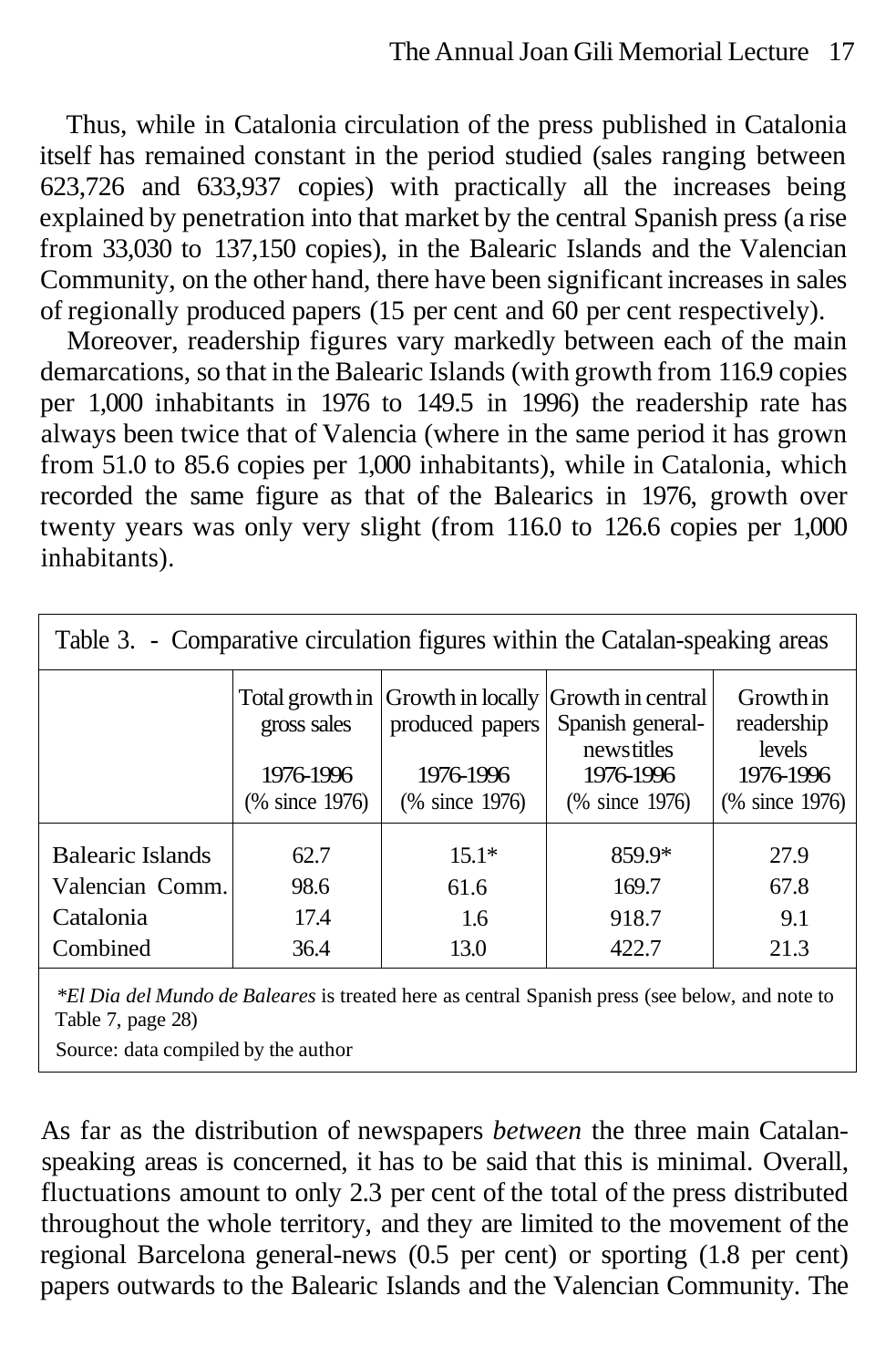### 18 The Annual Joan Gili Memorial Lecture

other instances of interchange are so small that they cannot even be measured. This situation, during the twenty years studied, has remained at much the same levels for the distribution of general-news press (always around 0.5 percent) and has doubled, mainly in the Valencian Community, for the sporting press (from 0.7 to 1.8 per cent).

| Table 4. - Circulation figures for the Barcelona press in the other Catalan-<br>speaking areas (1976-1996) |                                                                                                                                        |              |              |               |  |  |  |
|------------------------------------------------------------------------------------------------------------|----------------------------------------------------------------------------------------------------------------------------------------|--------------|--------------|---------------|--|--|--|
|                                                                                                            | General-news<br>General-news<br><b>Sports</b><br><b>Sports</b><br>titles<br>titles<br>papers<br>papers<br>1976<br>1976<br>1996<br>1996 |              |              |               |  |  |  |
| Balearic Islands<br>Valencia                                                                               | 2270<br>3404                                                                                                                           | 3558<br>3068 | 3045<br>3431 | 8041<br>14250 |  |  |  |
| Source: data compiled by the author.                                                                       |                                                                                                                                        |              |              |               |  |  |  |

On the other hand, the most significant fact of all is perhaps that 'imported' titles, essentially the press centred in Madrid and with the whole State as its distribution area, has had remarkable success in penetrating, during the period studied, the market represented by the three Catalan-speaking areas.

- a) In the Balearic Islands, as far as the general-news press is concerned if we include as state-wide press the *Dia del Mundo de Baleares,* the Balearic edition of the Madrid-based *El Mundo* but with its own local section—penetration from outside has grown by a factor of 9.6 in the 21 year period. If sports papers are counted, the overall diffusion of statewide press grew from 6,911 to 36,000 copies daily, an increase of 433 per cent, and what was a 9.9 per cent market share rose to 32.4 per cent.
- b) Regarding the Valencian context, the 1976 threshold level for penetration of the state-wide press was already higher than in the rest of the Catalanspeaking areas and, on the other hand, locally-produced papers have enjoyed considerable expansion. This explains why the increase in penetration we are measuring here is lesser, at 258 per cent, rising from 37,034 to 135,672 copies per day up to 1996. In terms of market share, this represents an increase from 22.1 to 39.8 per cent. In the Valencian context the place occupied by the sporting press is particularly prominent, expanding by a factor of 4.8 during this period, to the extent that by 1996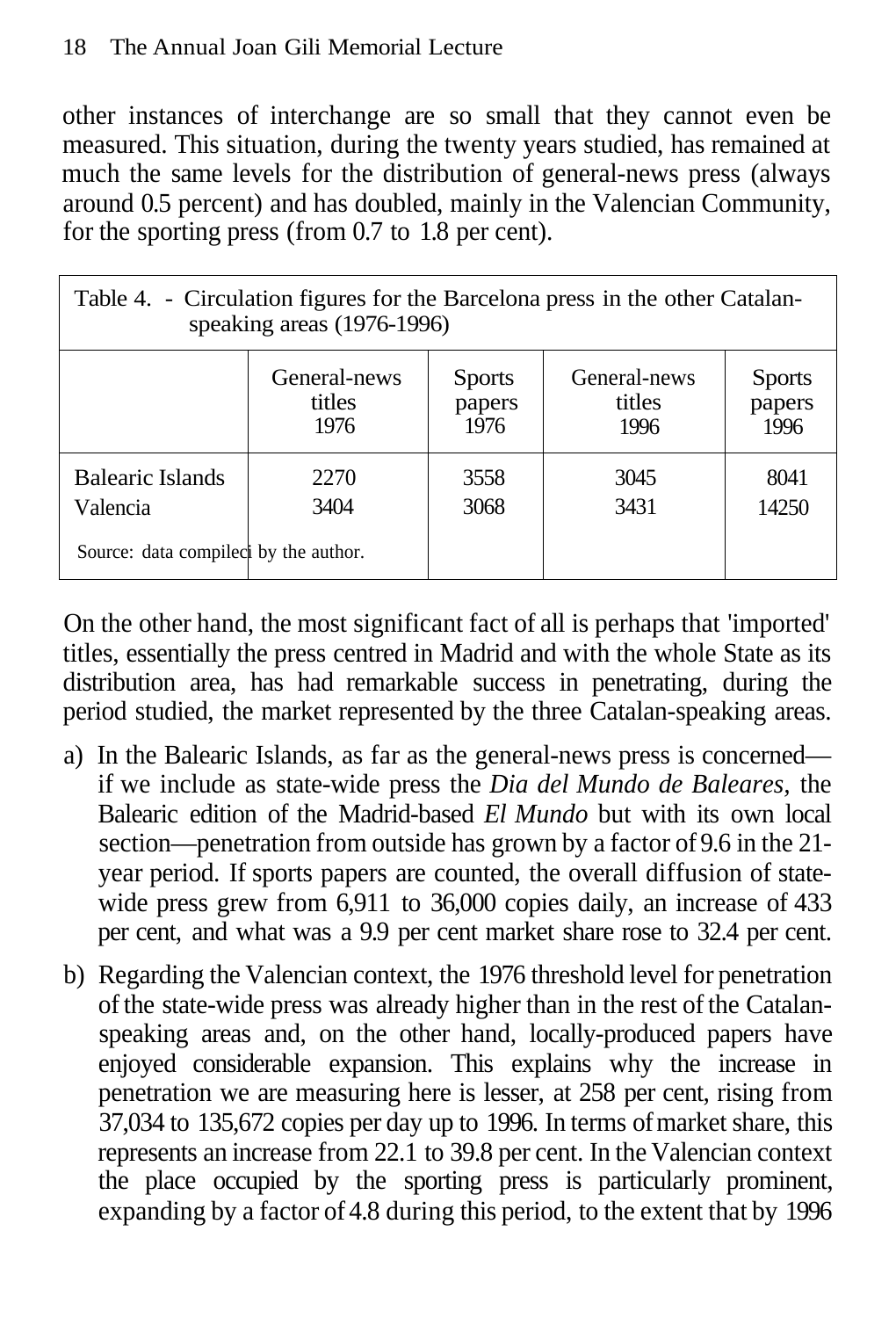*Marca* has become the second most widely distributed daily after *Las Provincias,* with 57,725 copies *(Las Provincias* selling 59,400).

c) Because of its low threshold level in 1976 Catalonia, despite showing the lowest market share for state-wide press in the Catalan-speaking areas (see Table 7), is where the growth has been proportionally the highest, certainly as regards general-news titles, sales of these having risen from 8,203 to 83,562 copies daily in 1996. In terms of market share, this constitutes a rise from 1.2 to 10.8 per cent. Since diffusion here of the Madrid-based sporting press was already on the high side in 1976—23,435 copies daily—its circulation growth up to 1996 was not that spectacular, merely doubling to reach 41,345. *Marca,* the sporting daily, with an average circulation of 28,763 in 1996, is ahead of any of the Catalan-produced local/district general-news titles and ranks second only to *El País* for the the state-wide sector in Catalonia. Overall, Madrid-based papers now account for 17.5 per cent of the market, with sales levels at 22.2 copies per 1,000 inhabitants.

A pattern emerges: if the measure of political dependence and, consequentially, structural integration of communities within a superior unit can be seen reflected—however partially—in the extent of their informational dependence (basically a question of where their news supply comes from), it can be confirmed that present-day Spain, the Spain of the Autonomous Regions, has not created more *independence* or *autonomy* for its respective agencies of news provision. Quite the opposite. It has rather shown itself to be an effective model of territorial and political integration. To put it schematically, over a twenty-year period the Balearic Islands have become three times more dependent, the whole Valencian area twice as dependent and Catalonia almost four times so. That is to say, we we seem to be half-way through a gathering progression towards equalisation of the degree of dependence of each of the Catalan-speaking autonomous regions, with ratios of convergence currently at two thirds for the Balearic market, 40 per cent for the Valencian one and 17.5 per cent for Catalonia (see annexed maps 1 and 2).

Nevertheless, despite the notable increase in penetration of the Catalanspeaking market by the state-wide press, all three of its segments remain below the relative average circulation rates for 'central' newspapers in the rest of Spain. This average is at 42.2 per cent of total distribution, so that figures of 32.4 per cent for the Balearic Islands and 39.8 per cent for Valencia set them just below the mean, with Catalonia further from it at 17.5 per cent (see annexed map 3).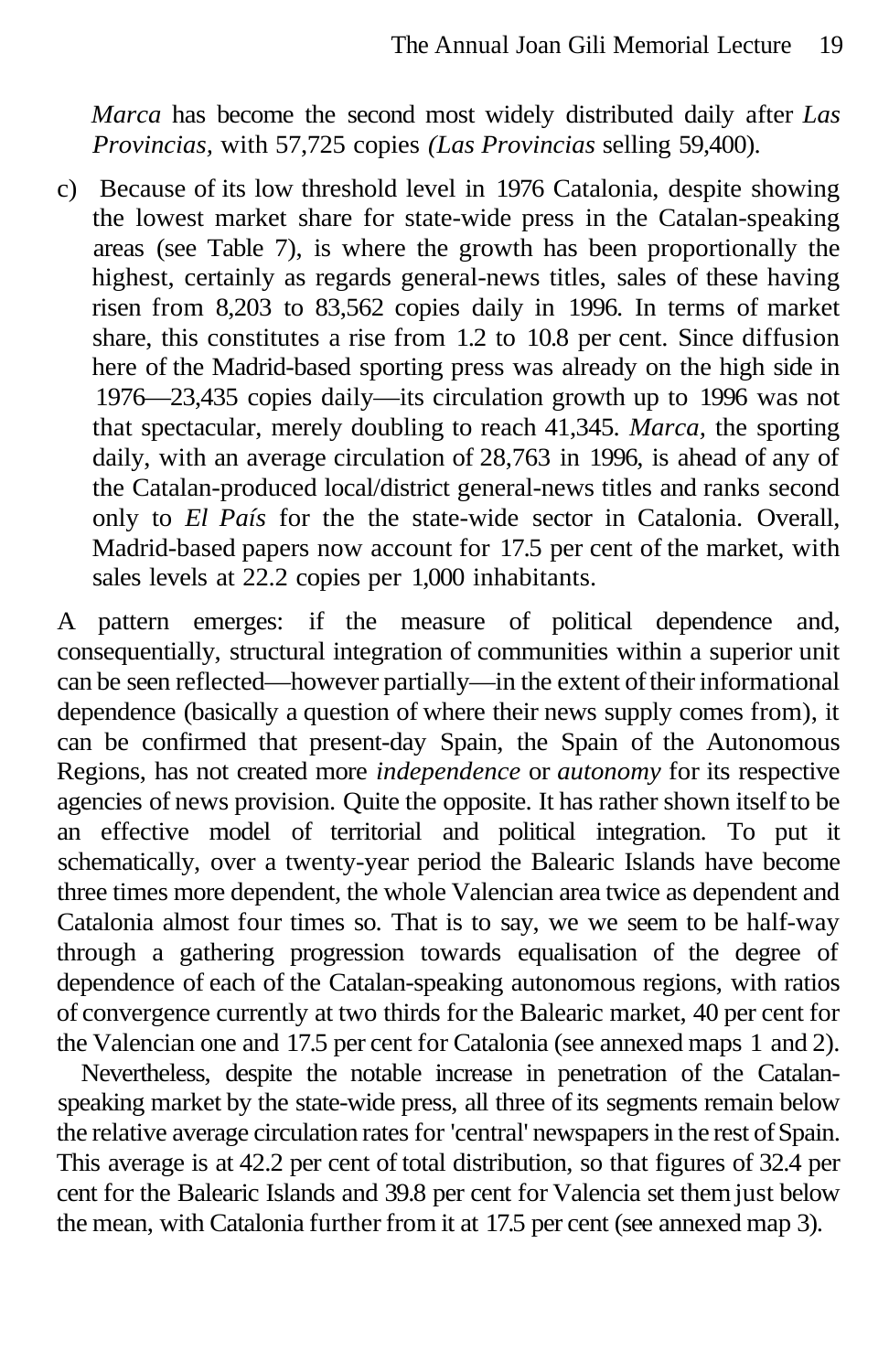### 20 The Annual Joan Gili Memorial Lecture

Table 5. - Growth of the penetration of the state-wide press in the Catalan speaking areas (1976-1996)

|                                                                                                                                                                                                                                       | Total<br><b>Sales</b><br>1976 | Total<br><b>Sales</b><br>1996 | Market<br><b>Share</b> | Market<br><b>Share</b><br>$1976$ (%) 1996 (%) | Density<br>1976     | Per 1,000 Per 1,000<br>Density<br>1996 | Growth<br>$1976 = 100$ |
|---------------------------------------------------------------------------------------------------------------------------------------------------------------------------------------------------------------------------------------|-------------------------------|-------------------------------|------------------------|-----------------------------------------------|---------------------|----------------------------------------|------------------------|
| <b>Balearics</b><br>Valencia<br>Catalonia                                                                                                                                                                                             | 6911<br>37934<br>32060        | 36800<br>135672<br>135094     | 9.9<br>22.1<br>4.9     | 32.4<br>39.8<br>17.5                          | 11.6<br>11.2<br>5.7 | 48.4<br>33.8<br>22.2                   | 533<br>358<br>421      |
| Circulation fl gures for the state-w de press (general-news, sporting and inancial) no including<br>dailies from contiguous zones (e.j., <i>Heraldo de Aragón</i> o La Verdad [Murcia]).<br>Source: data : compiled $ $ >y the author |                               |                               |                        |                                               |                     |                                        |                        |

From a rather different perspective, although when we speak of media dependence we usually put the emphasis on general-news organs and, specifically, on political news, the fact is that analysis of dependence affecting general and political news media is also borne out by what we observe in the sporting press. Indeed, there are studies which show conclusively the highlycharged political content of all sports reporting and how this is the main agent for the diffusion of national stereotypes (Blain, Boyle & O'Donnell, *Sport and National Identity in the European Media,* 1993). From this point of view, what is highlighted is the protagonism of sports papers in the overall growth of the press in general, especially of the state-wide press coming into the Catalan-speaking territories but affecting also the only case of increase in circulation *between* parts of the Catalan-speaking market, a development very closely related to the phenomenon of support for FC Barcelona. Taking the Catalan-speaking areas as a whole, the growth of the sporting press has been as follows:

| Table 6. - Circulation growth of the sporting press throughout the<br>Catalan-speaking areas                                                                                                                                                                                                                                 |                                   |                                     |                            |                            |  |  |
|------------------------------------------------------------------------------------------------------------------------------------------------------------------------------------------------------------------------------------------------------------------------------------------------------------------------------|-----------------------------------|-------------------------------------|----------------------------|----------------------------|--|--|
|                                                                                                                                                                                                                                                                                                                              | Total<br>Circulation<br>1976      | Total<br>Circulation<br>1996        | %Market<br>Share<br>1976   | % Market<br>Share<br>1996  |  |  |
| Regional<br>Mobile<br>Central<br>Total                                                                                                                                                                                                                                                                                       | 120027<br>6626<br>41508<br>168161 | 139249<br>22292<br>117858<br>279399 | 13.4<br>0.7<br>4.6<br>18.7 | 11.4<br>1.8<br>9.6<br>22.8 |  |  |
| Regional here refers to those spoils papers based in the capitals of Barct lona or Valencia<br>which are circulated in the respective regions. 'Mobile' refers to the portion of the previous<br>category whic! is distributed throug lout the Catalan-spealling areas. The 'central' press is that<br>published in N'adrid. |                                   |                                     |                            |                            |  |  |
| Source: data c Dmpiled by the author                                                                                                                                                                                                                                                                                         |                                   |                                     |                            |                            |  |  |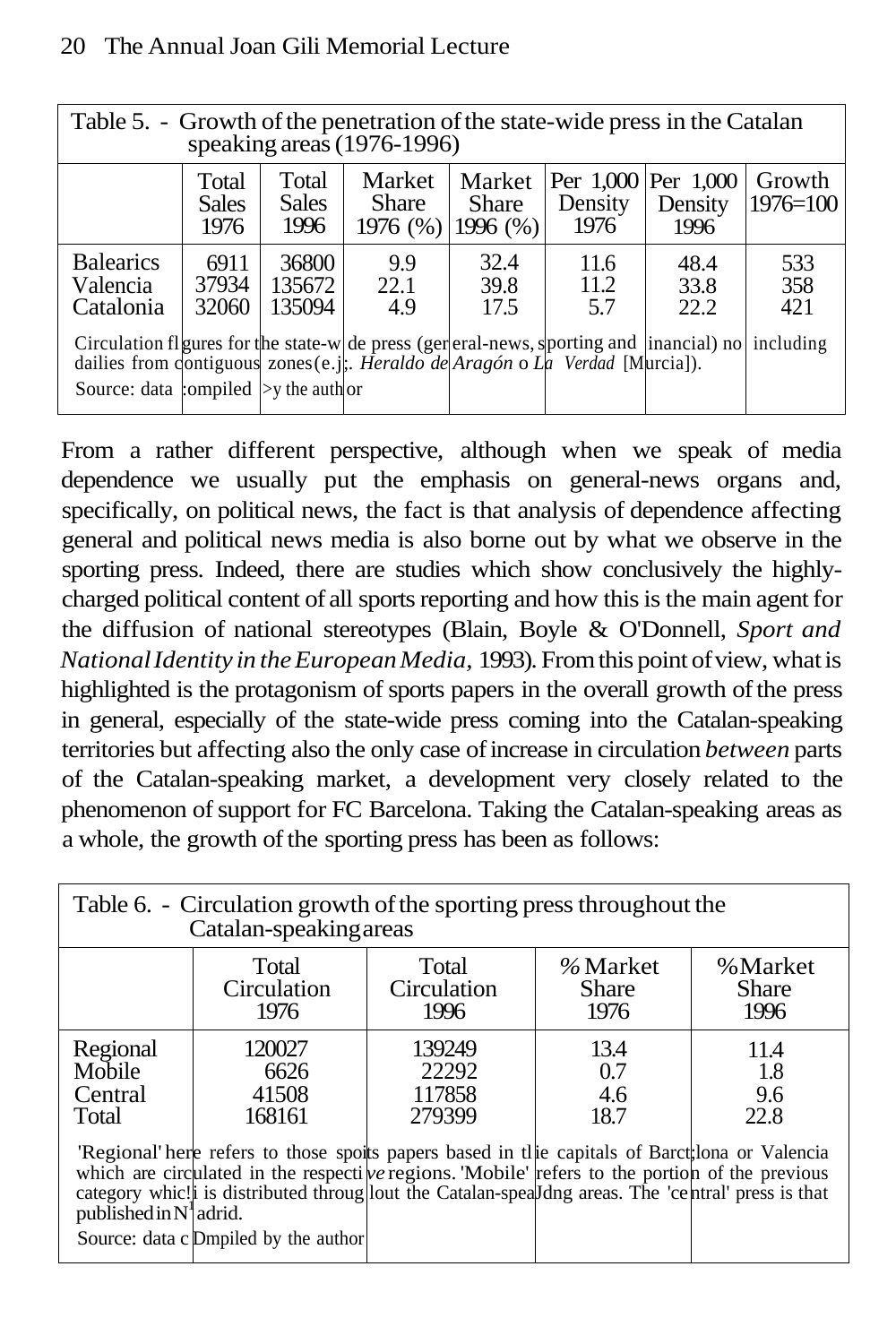Finally—and in relation to circulation movement *within* each of the Catalanspeaking areas—it should be said that the case of Catalonia is exceptional in displaying some internal cohesion, and that in the Balearic and Valencian contexts there is no such thing as a genuinely 'regional' press which gives expression, in content and coverage, to any sense of Balearic or Valencian identity: what there is, instead, are local newspapers centred in each of the four islands and each of the three provinces respectively.

- a) In the Balearic Islands, insularity (literally) defines internal frontiers which, despite several attempts, have not been broken down. There is no daily which provides general coverage of all the islands and efforts to produce decentralised editions have not taken root. Minorca, Eivissa and Formentera each have their own daily newspapers, well established and without competition. Nor does it seem that *Balears,* the new daily in Catalan, will manage to break the insularity at the heart of the archipelago.
- b) The case is similar for the three provinces constituting the Valencian Community, with each of them having its own press. *Las Provincias* and *Levante* distribute 90 per cent of their output within the province of Valencia, whilst *Castellan Diario* reached a 93 per cent home-province circulation; *Mediterràneo*—also from Castelló—sells 94 per cent internally, and *Information* of Alacant has a 94 per cent circulation exclusively inside its own province. Food for thought is provided by the example of *La Verdad* from Murcià: its special edition for Alacant still sells despite the marked downturn in sales over the past twenty years—8,142 copies (16,031 in 1976), which is more than twice the total copies *of Las Provincias* and *Levante* combined (in 1996 3,992 copies in all) that enter the province. Consequently, it is certainly not possible to speak of a specifically regional press for Valencia as a whole, covering all three provinces. The available data demonstrate that the only part of the press which performs such a function here is, paradoxically, the Madridbased *El Pafs* with a Valencian edition that transcends the internal provincial frontiers. Once again, it is this paper whose distribution patterns, territorially, most closely accord with the model of regional autonomies in Spain, giving articulation to the political unit of the autonomous community while at the same time linking this into the Spanish national space as a whole.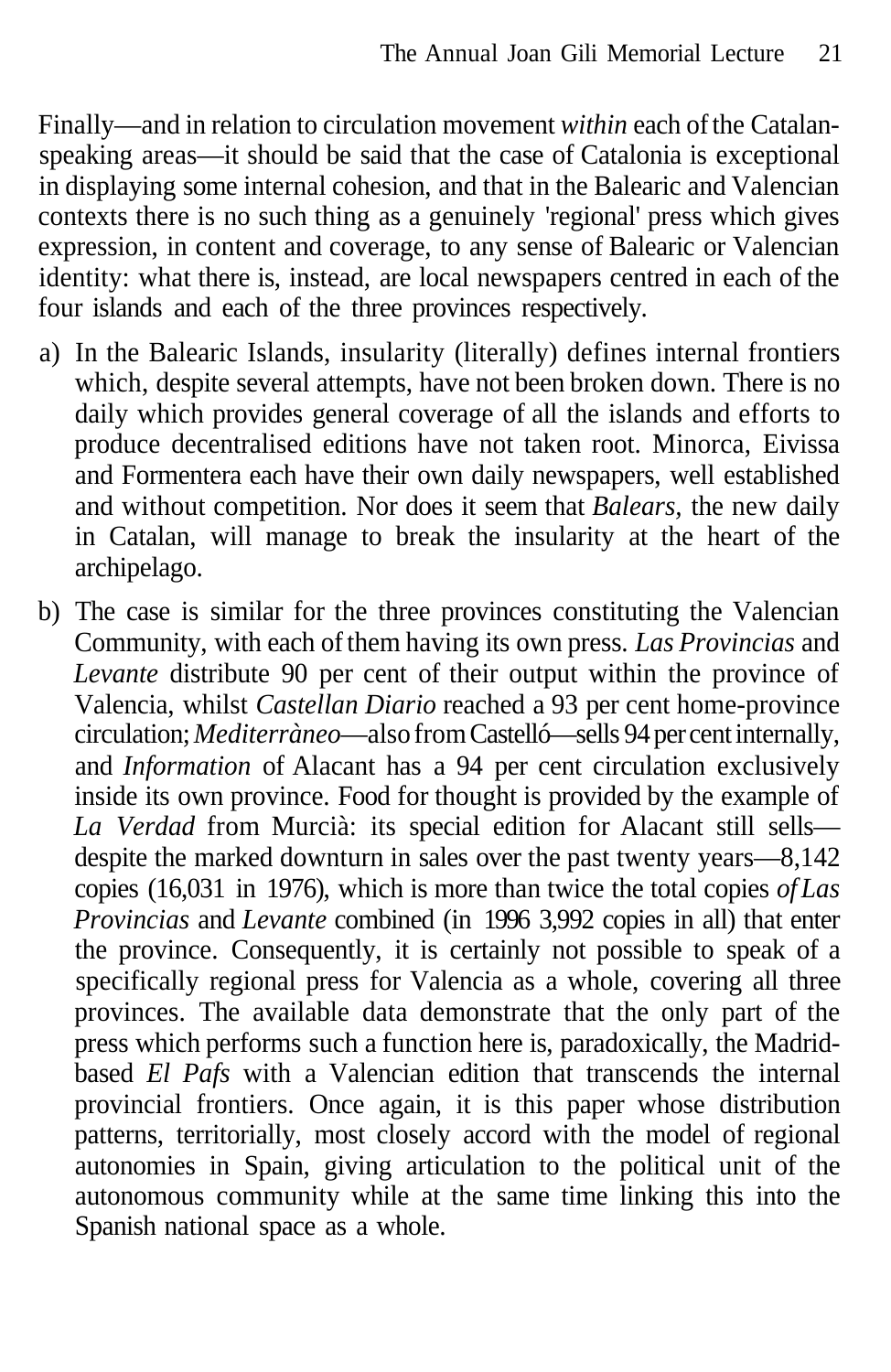c) In Catalonia, the appearance of the *comarca-based* district dailies is extremely interesting, representing the only real growth in home-produced press in the last twenty years. However, their specific weight is still small, with a total daily circulation of 30,000 copies accounting, in relative terms, for less than 4 per cent and which, when added to the local and provincial press—whose figures have also remained static—still represents no more than 10.2 per cent of total newspaper sales. The following brief description illustrates the situation province by province.

*Girona (province):* Of note is the increase in the circulation of the press in Girona—a 56 per cent growth over the last two decades—with sales currently at 140 copies per 1,000 inhabitants, mainly on account of the successful take-off of the district press: specifically, the phenomenon of *El Punt.* The 32-per-1,000 increase in newspaper sales is accounted for as follows: growth figures of 22 from the district press, 19 from the state-wide press, 3 from regional sports papers, with a drop of 12 affecting daily titles from Barcelona. It is to be observed that in Girona, in 1996, the state-wide *El País* sold 3,970 copies daily, considerably better than *Avui* from Barcelona (2,513).

*Lleida (province):* Growth in overall press circulation has been lower, going from a daily figure of 103 papers per 1,000 inhabitants in 1976 to 112 in 1996. This increase of 9 copies per 1,000 inhabitants is made up by a rise of 14 for the state-wide press (9 general-news and 5 sporting) and 1 for the district press during a period when sales of regional papers went down (a drop of 5 for general-news titles and 1 for sports papers).

*Tarragona (province):* This province has the lowest readership level in Catalonia, at 103 copies per 1,000 inhabitants. However, since the threshold was so low in 1976, proportional growth here been almost as great as that recorded for Girona. Of the increase of 22 daily sales, 9 are accounted for by the local and district press, 2 by the Barcelona sporting press and 18 by the state-wide press, with a drop of 7 copies for the Barcelona general-news dailies.

*Barcelona (province):* In terms of daily newspaper circulation Barcelona province has stagnated, having moved up only slightly from an index of 122 copies per 1,000 inhabitants to a figure of 129. The growth of 7 copies in two decades comes from 3 accredited to the local and district press, 16 to the state-wide press (of which 1 is sporting), with the significant loss of 12 for general newspapers published in Barcelona city.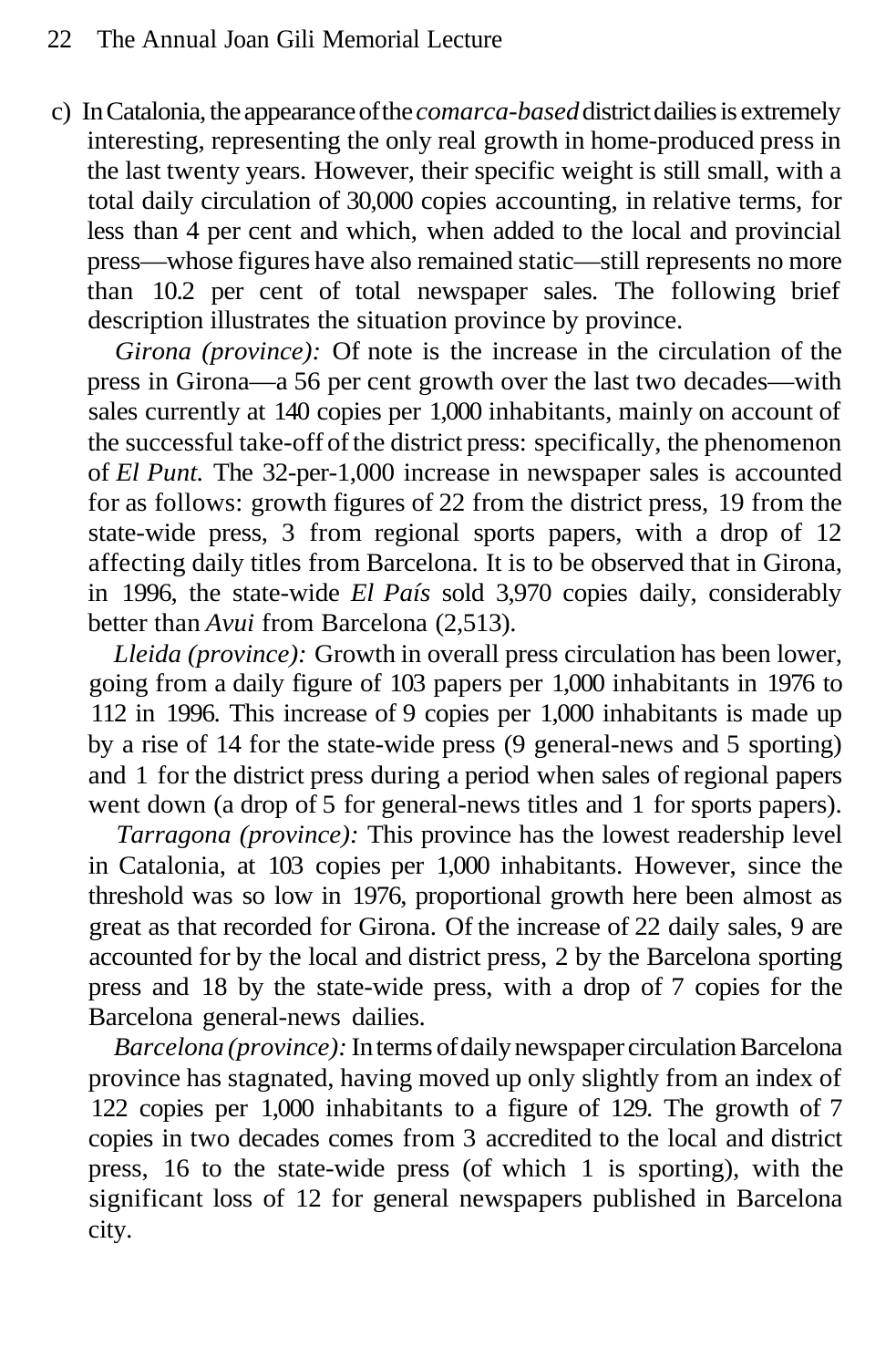### **Conclusions**

Beyond the statistical details, the broad span of the information gathered in this enquiry allows us to establish, if not relations of cause and effect, at least clear correspondence between political organisation and patterns of newspaper circulation. Evidently, it is difficult to be certain whether the absence of a sound, territory-wide press network covering a particular demarcation (in this case the autonomous community) can be attributed to weaknesses in the political structuring of that territory, or whether the lack of a good autochtonous press has negative effects on the creation of wellknit autonomous political life. It certainly can be affirmed, however, that the autonomous model for the territorial organisation of post-Franco Spain has been established and has evolved in the Catalan-speaking areas with an unevenness parallel to developments there in the newspaper market.

To sum up: the major movements to be detected in press diffusion are, first and foremost, the increase in the 'vertebrarien' of the Spanish state as a whole, evident as much in the increased weight of the centralised statewide press penetrating the Catalan-speaking market as in the process of homogenisation revealed by key data referring to total sales, circulation density and market shares. Second, it is clear that in the period 1976—1996, the territorial framework of the Catalan-speaking areas, at least in the sphere of the daily press, has not only *not* been strengthened but, in relative terms, has been weakened. Total newspaper consumption has grown in each of the three constituent areas whereas distribution across their boundaries has remained at the same levels. Third, internal political concertation in each of the three Catalan-speaking areas not only registers no advance—as is evident in the Valencian Community and the Balearic Islands—but has actually even been receding in the zone where it used to be most secure, which is the case in Catalonia. In the first two territories this is because it has been impossible to create a space for authentically regional news media conforming to the map of the autonomous unit and in the latter because the role of the regional press has declined.

These affirmations should be weighed together with the analysis of qualitative variables since, as our research indicates, simple circulation figures are not the only data by which to measure the political relevance of the press. Even so, our findings in this regard all point in the same direction. One instance is analysis of the assumptions about the definition and internal hierarchisation of the localities being reported on that underlie the way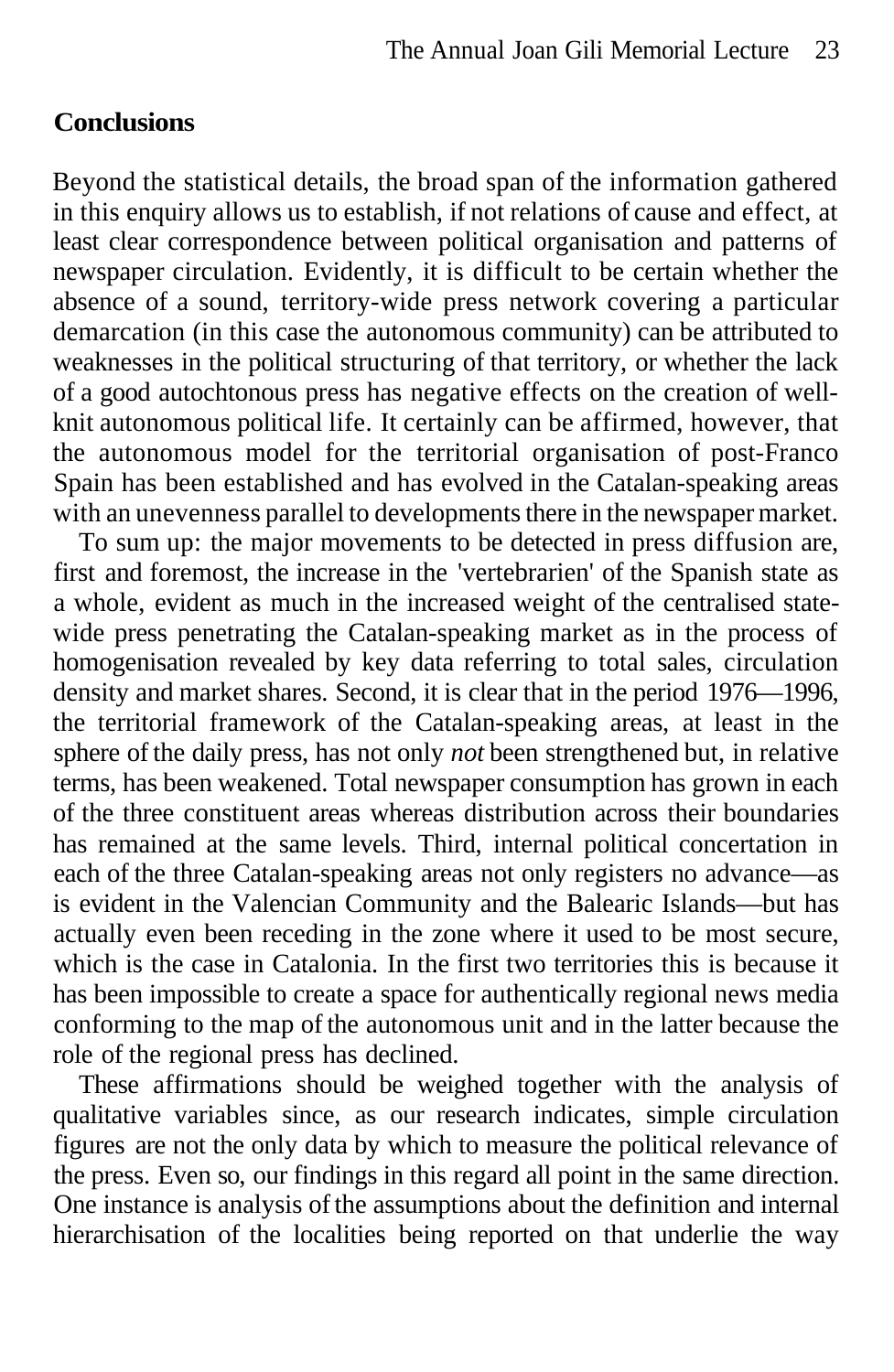newspaper sections are put together. In this respect, for example, all the general-news organs in Catalonia have done away with the section dedicated to Catalan politics and this is now subsumed into the pages devoted to Spanish politics. Further, provincial papers, in their efforts to compete and to retain explicitly provincial boundaries, play down the objective importance of news items concerning their next-door-neighbours and give greater prominence to information from outside their particular autonomous community.

To conclude: whatever one's political opinion about the Spanish autonomous model of territorial organisation or about the future of the Catalan-speaking areas, it is plain that both of these issues will ultimately be determined by the strength and efficacy of the corresponding newsmedia networks which, in a society like our own, are the primordial structures for representation of the interplay of politics.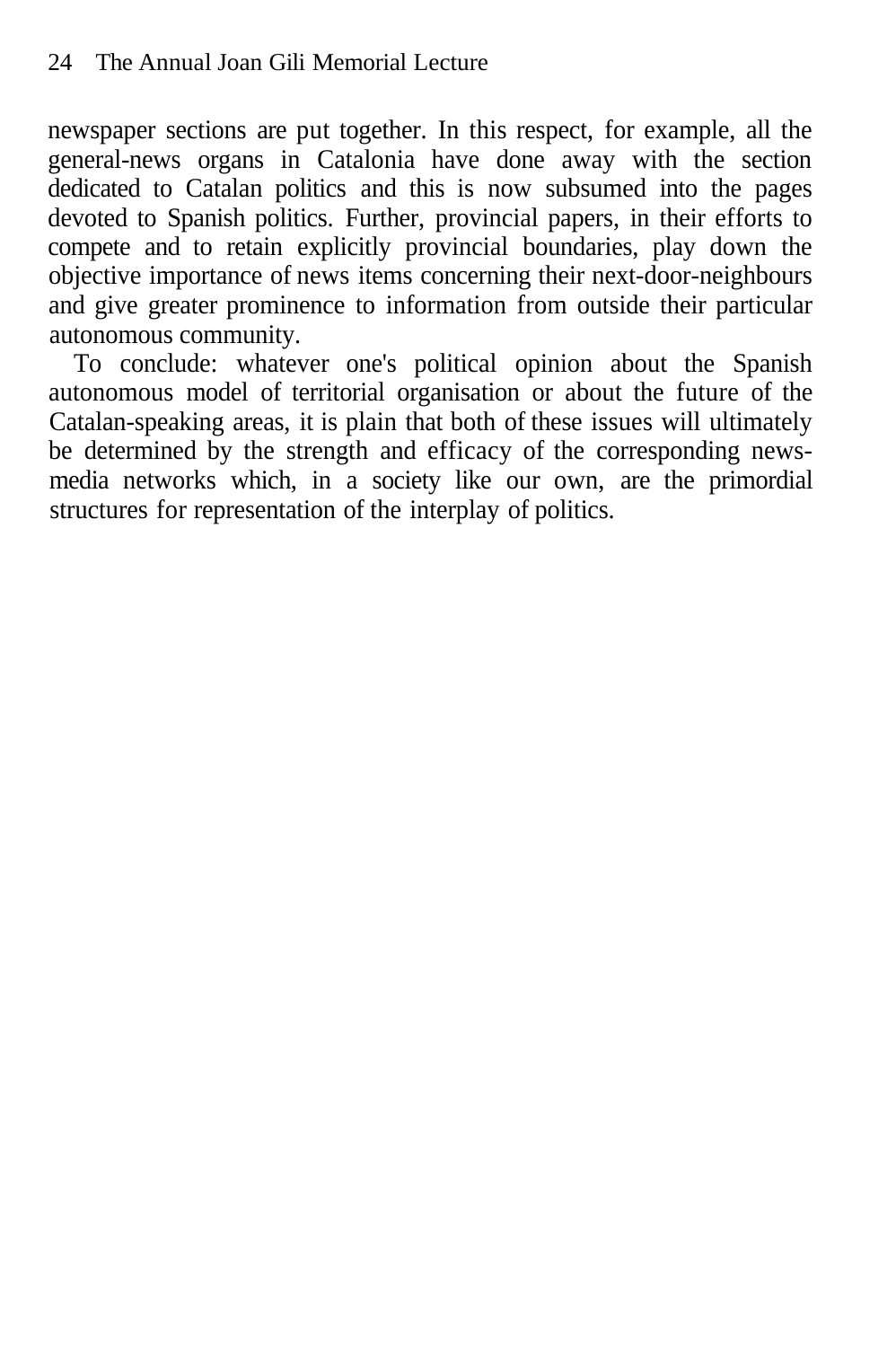# **APPENDIX**



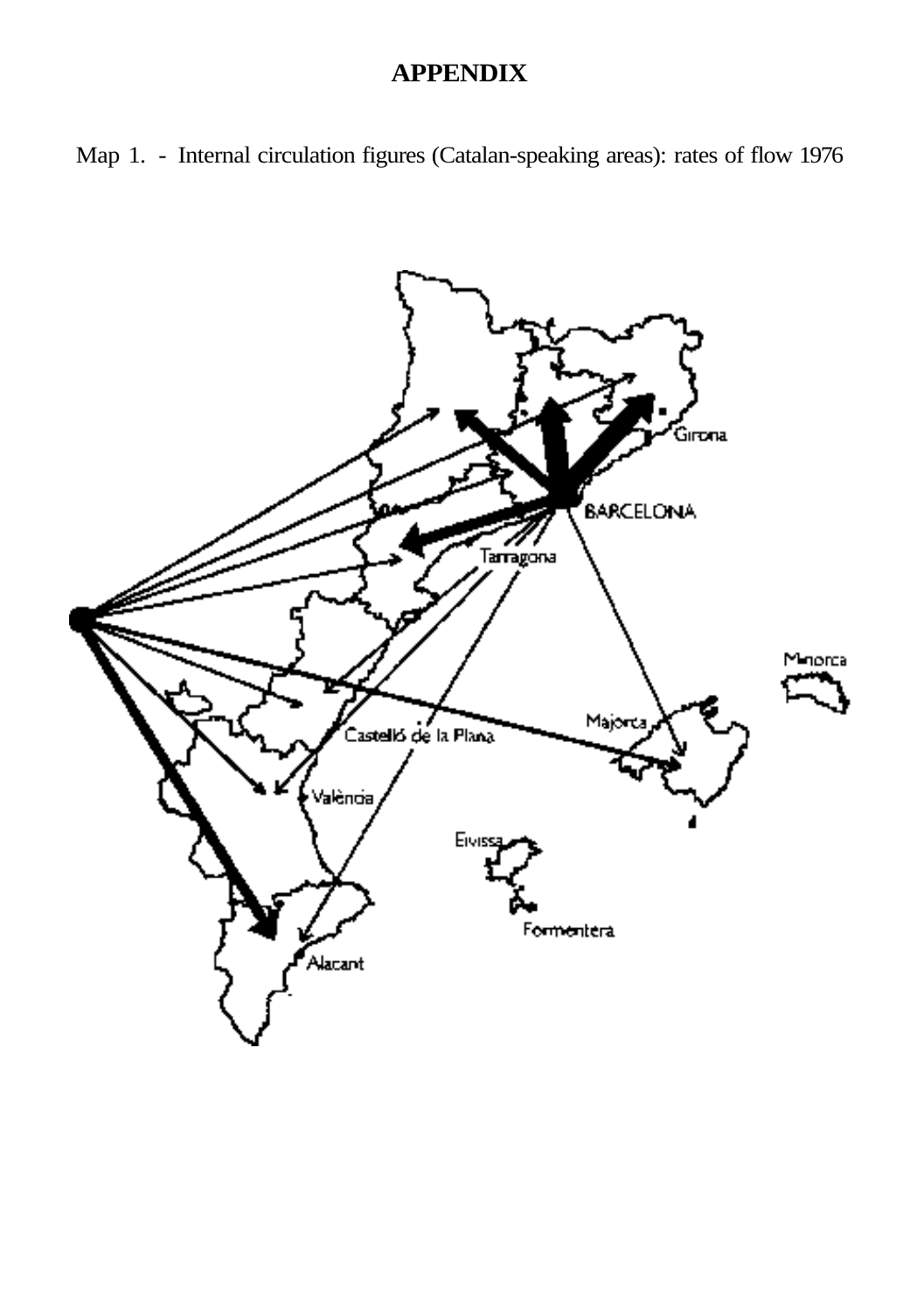### 26 The Annual Joan Gili Memorial Lecture

Map 2. - Internal ckculation figures (Catalan-speaking areas): rates of flow 1996

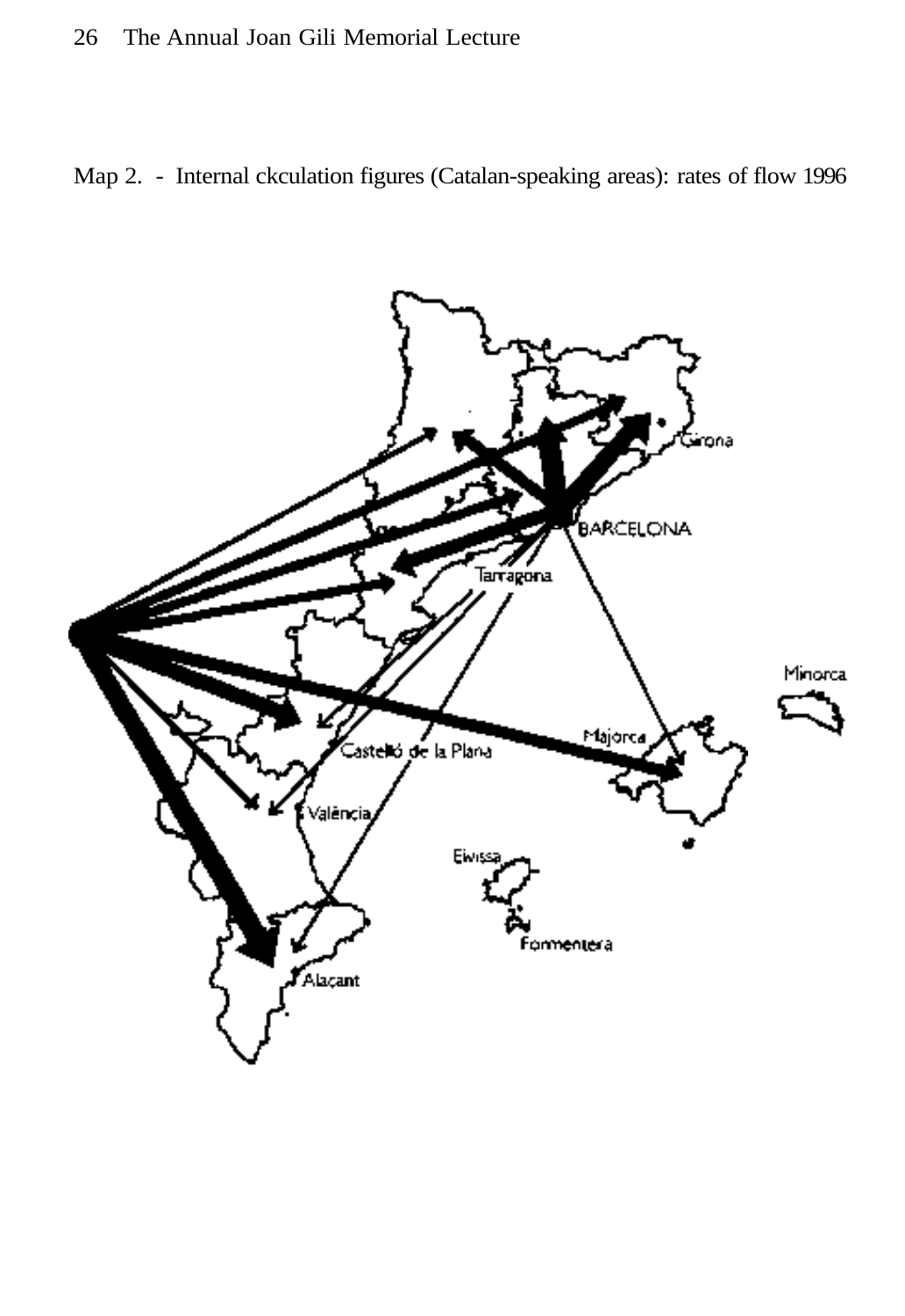

**Map 3. - Percentage penetration levels of state-wide press in the Spanish Autonomous Communities (% of total press circulation)**